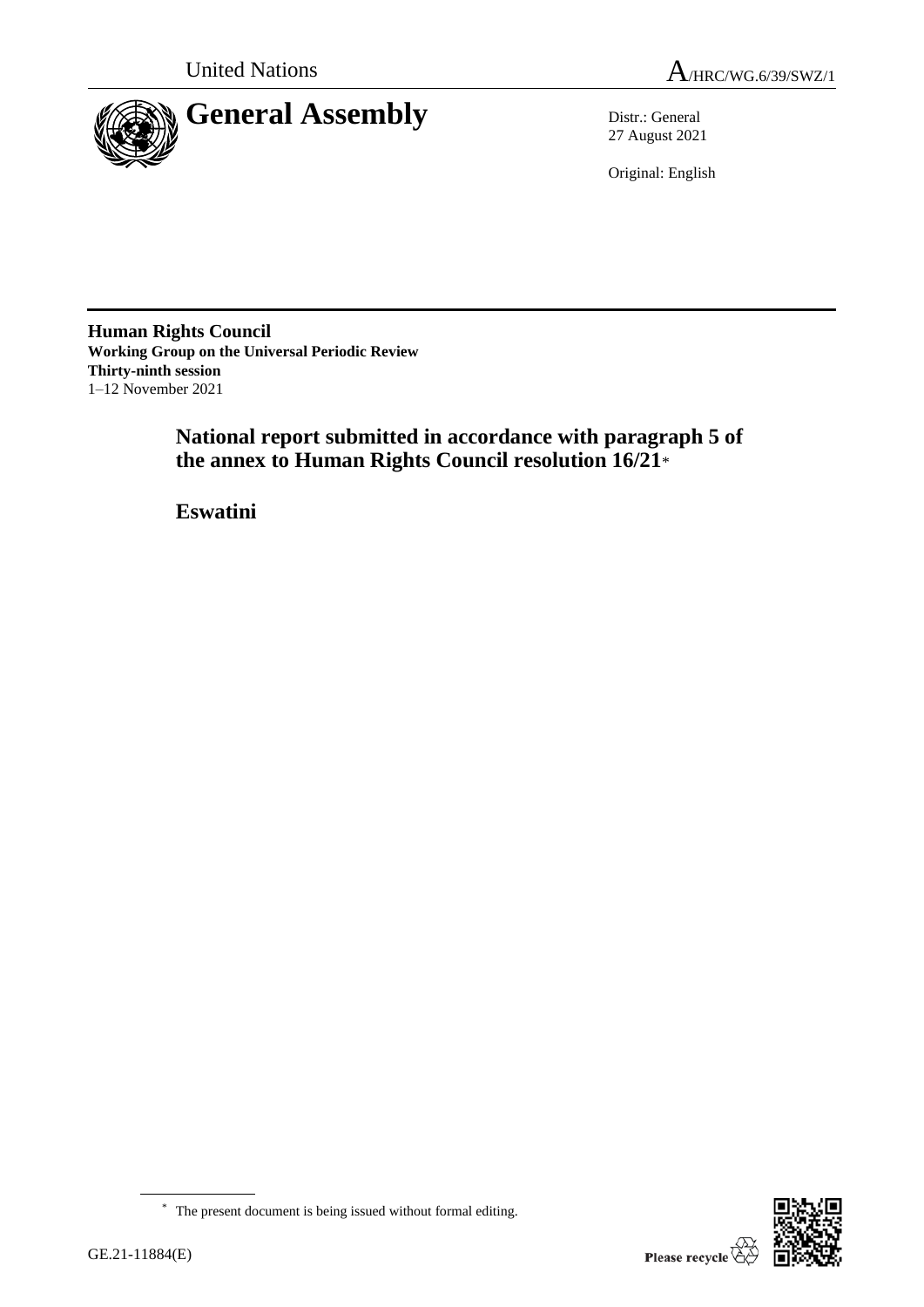## Contents

|                                                                                   | Page           |
|-----------------------------------------------------------------------------------|----------------|
|                                                                                   | 3              |
|                                                                                   | $\overline{4}$ |
|                                                                                   | 4              |
|                                                                                   | $\overline{4}$ |
| Follow-up on the previous review: Implementation of accepted recommendations      | 5              |
|                                                                                   | 5              |
|                                                                                   | 6              |
|                                                                                   | 6              |
|                                                                                   | 7              |
|                                                                                   | 7              |
|                                                                                   | 8              |
| Violence against women, gender equality, women empowerment and non-discrimination | 8              |
|                                                                                   | 10             |
|                                                                                   | 13             |
|                                                                                   | 15             |
|                                                                                   | 16             |
|                                                                                   | 17             |
|                                                                                   | 18             |
|                                                                                   | 20             |
|                                                                                   | 20             |
|                                                                                   | 21             |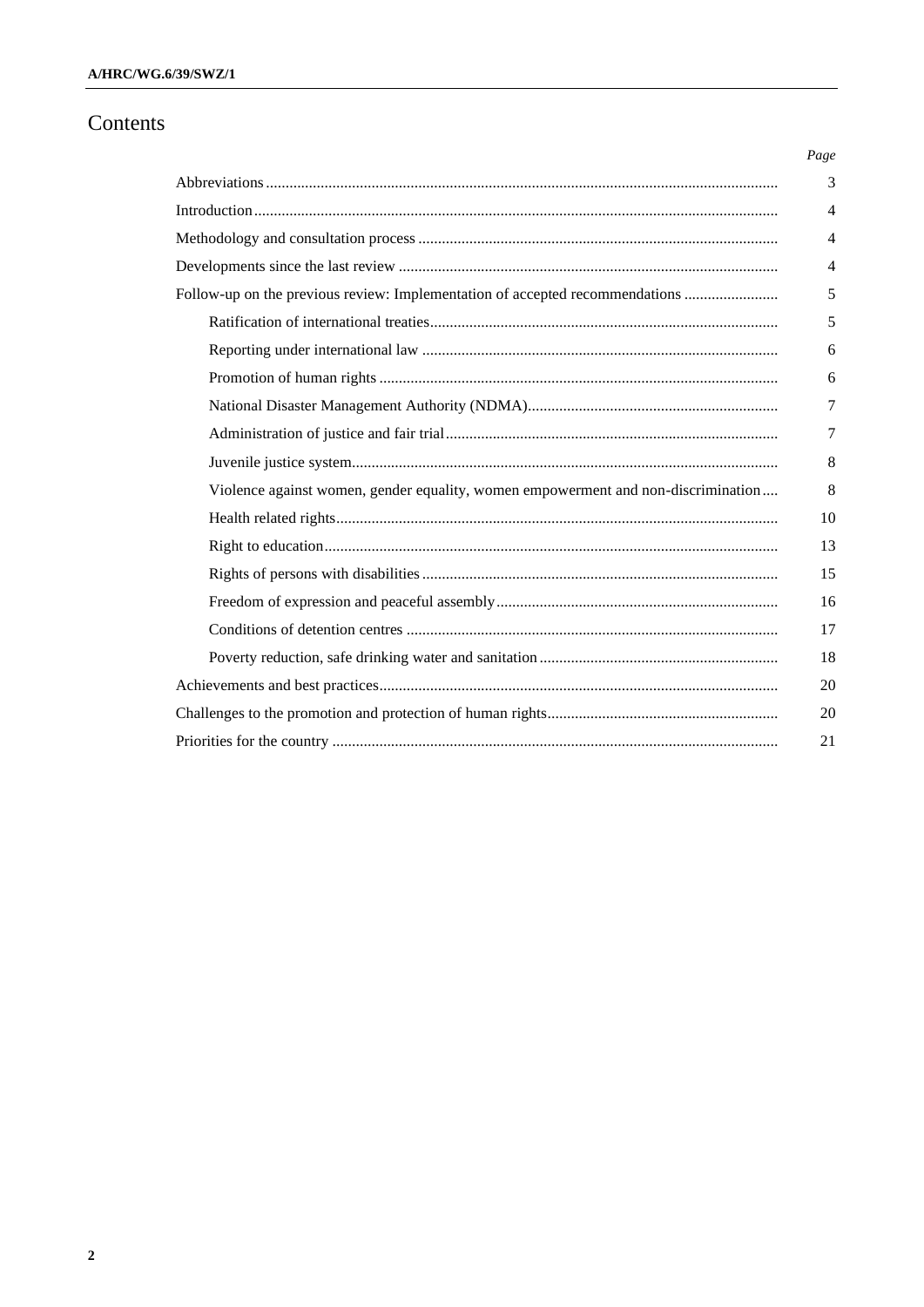# **Abbreviations**

| ACC               | Anti -Corruption Commission                                                                |
|-------------------|--------------------------------------------------------------------------------------------|
| AGYW              | Adolescent Girls and Young Women                                                           |
| CAG               | <b>Community ART Groups</b>                                                                |
| <b>CBE</b>        | <b>Competency Based Education</b>                                                          |
| <b>CEDAW</b>      | Convention on Elimination of All forms of Discrimination Against<br>Women                  |
| <b>CHRPA</b>      | Commission on Human Rights and Public Administration                                       |
| CSO's             | Civil Society Organisations                                                                |
| <b>FEMCOM</b>     | Federation of National Associations of Women in business in Eastern<br>and Southern Africa |
| <b>MOH</b>        | Ministry of Health                                                                         |
| MTCT              | Mother- to-child transmission                                                              |
| <b>NCD</b>        | Non-Communicable diseases                                                                  |
| <b>NMRF</b>       | National Mechanism for Reporting and Follow-up                                             |
| <b>NSF</b>        | National Strategic Framework                                                               |
| <b>OHCHR-ROSA</b> | Office of the High Commissioner for Human Rights -Regional Office<br>for Southern Africa   |
| OP-CAT            | Optional Protocol to the Convention Against Torture                                        |
| <b>OVC</b>        | Orphans and Vulnerable Children                                                            |
| <b>PLHIV</b>      | People living with HIV                                                                     |
| <b>PMTCT</b>      | Prevention of Mother to Child Transmission                                                 |
| <b>POCA</b>       | Prevention of Corruption Act                                                               |
| <b>PWA</b>        | Persons with Albinism                                                                      |
| <b>PWD</b>        | Persons with Disabilities                                                                  |
| <b>SMME</b>       | Small Micro and Medium Enterprise                                                          |
| SODV              | Sexual Offences and Domestic Violence Act                                                  |
| <b>SODV</b>       | Sexual Offences and Domestic Violence Act                                                  |
| <b>UNCAC</b>      | United Nations Convention Against Corruption                                               |
| UPR               | Universal Periodic Review                                                                  |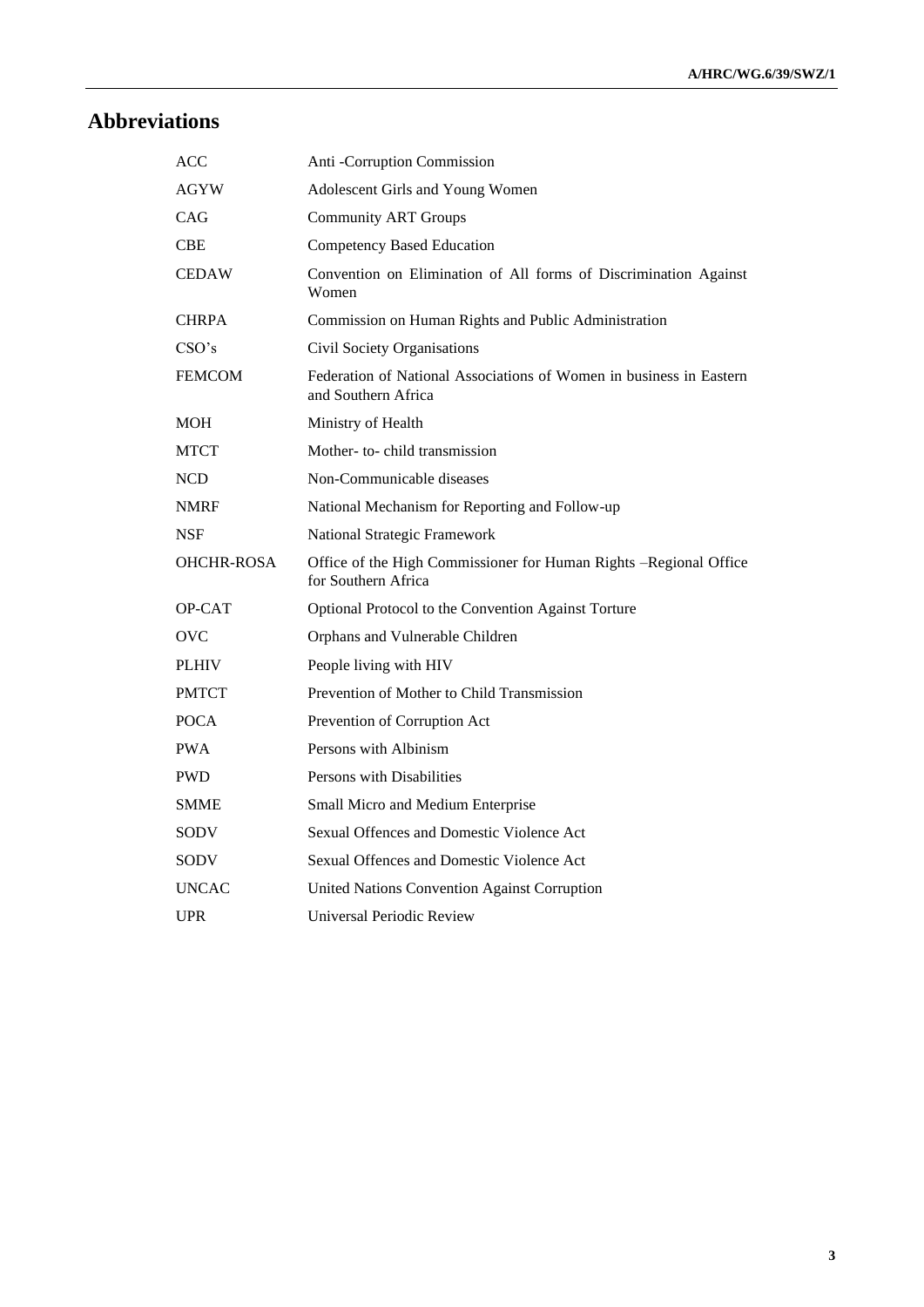## **Introduction**

1. The Working Group on the Universal Periodic Review (UPR) reviewed the Kingdom of Eswatini's (formerly known as the Kingdom of Swaziland) Second Cycle National report in May 2016. During the interactive dialogue Eswatini received 181 recommendations, of which 131 were accepted and 50 noted.

2. This report sets out the progress on the implementation of the accepted recommendations since the last review.

## **Methodology and consultation process**

3. A consultative workshop led by the Ministry of Justice was held in November 2018 with an aim of tracking the implementation of the accepted recommendations. The workshop was attended by representatives from Government ministries, Non – Government Organisations and Civil Society Organisations (CSOs). However, Eswatini did not submit a mid- term review to the Human Rights Council due to the non-existence of a National Mechanism for Reporting and Follow-up (NMRF) at the time.

4. In preparation of this national report, in early November 2020 a communique requesting information on the recommendations was sent to various Government ministries to which the recommendations fell under and the Ministries were further made aware that the process of preparing the third cycle report for Eswatini had commenced.

5. On the 2nd to 3rd December, 2020 a workshop was held to provide technical advice on the preparation of Eswatini's Third Cycle National Report. The workshop was facilitated by the United Nations Office of the High Commissioner for Human Rights, Regional Office for Southern Africa (OHCHR-ROSA) and the United Nations Country Team. It was attended by NMRF Secretariat, representatives from the National Mechanism for Reporting and Follow-up (NMRF) Committee, Commission on Human Rights and Public Administration and Civil Society Organisations. The workshop provided an opportunity for the stakeholders to be capacitated on the UPR process, State Report writing and further discussed the implementation and progress made on the recommendations as well as highlighting the challenges faced.

6. On the second week of March 2021, the information provided by Government ministries and departments was used by NMRF Secretariat to produce a zero draft of the State report.

7. On 15th and 16th April 2021, the NMRF Secretariat conducted a consultative meeting attended by NMRF Secretariat, representatives from the NMRF Committee/duty bearers, Judiciary, Legislature, Commission on Human Rights and Public Administration and Civil Society Organisations. In this meeting, the zero draft report was presented and discussed with a view of collecting inputs from the stakeholders. The inputs were subsequently incorporated into the draft state report which was subsequently validated on 27th July 2021.

8. The state report was submitted to Cabinet and thereafter to the Human Rights Council.

## **Developments since the last review**

#### **Legislative and policy frameworks**

9. Since the last review, Eswatini has enacted several legislations that domesticate the various human rights conventions ratified by the country. Some of the enacted legislations include inter alia: - the Sexual Offences and Domestic Violence Act 2018, Persons with Disabilities Act 2018, Prevention of Organised Crime Act 2018, Witness Protection Act 2018, Suppression of Terrorism Act 2008 (as amended), Public Order Act 2017, Correctional Services Act No. 13 of 2017, Police Service Act No. 22 of 2018, the Small Claims Court Act 2011 (as amended).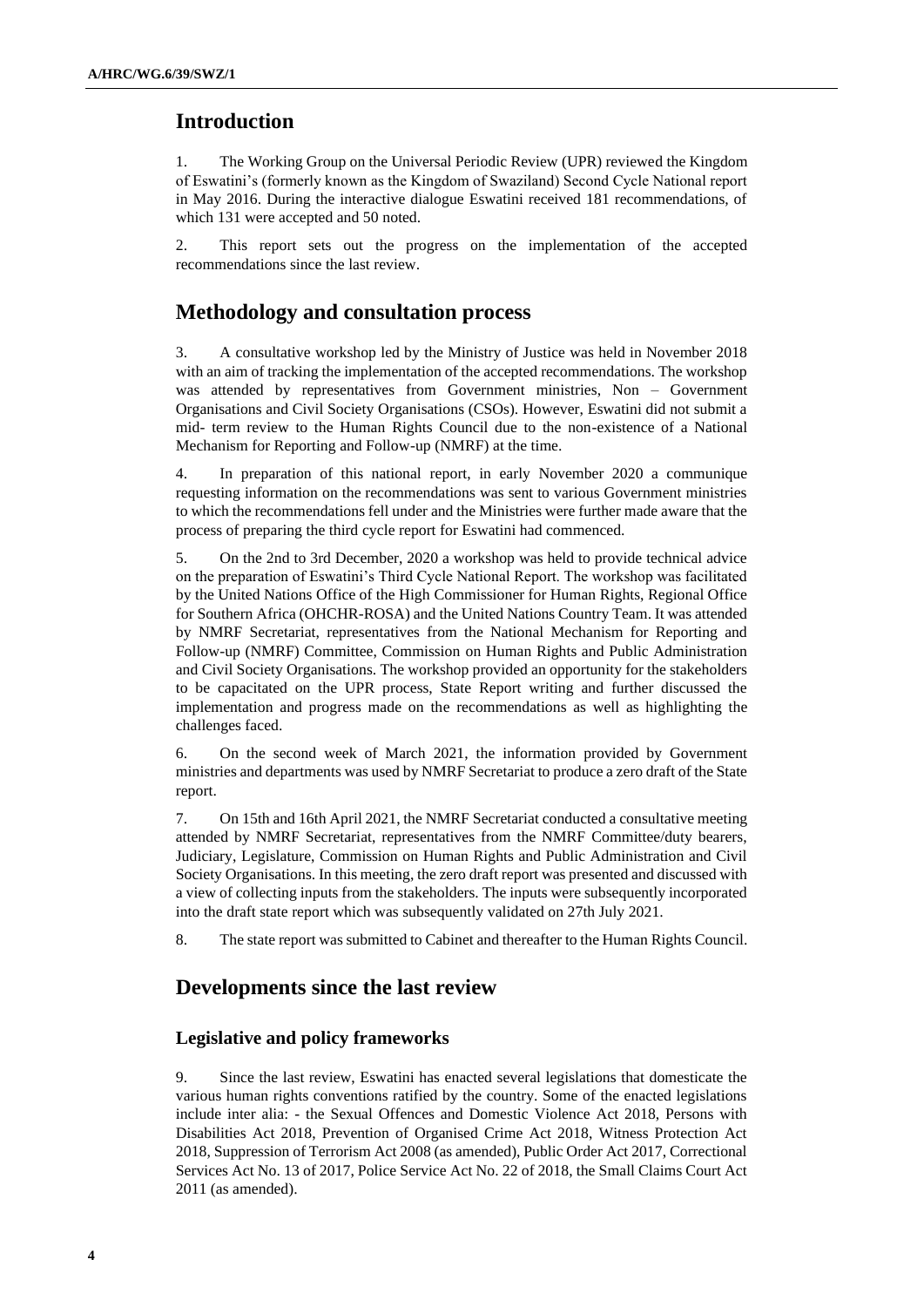10. Further, Eswatini has made progress in developing sector policies guiding the promotion, protection and enjoyment of human rights as well as improving the livelihoods of Emaswati. These include National Gender Policy, Education and Training Sector Policy 2018, Health and Reproductive Rights, Disability Policy and others. There are also strategies in place such as the Strategic Roadmap 2019-2023, the National Development Plan 2019- 2022, the National Strategy and Action Plan to End Violence (2017-2022), Eswatini National Financial Inclusion Strategy (2017-2022) and the National Disability Plan of Action (ESNDPA) 2018-2022 amongst others.

#### **National jurisprudence**

11. During the period under review, Eswatini's jurisprudence on the elimination of discrimination and inequality has made positive strides, thereby protecting and promoting the rights of women in accordance with Sections 20 and 28 of the Constitution and further giving effect to the provisions of the Convention on the Elimination of All forms of Discrimination Against Women (CEDAW) and other instruments that the country has ratified.

12. In this regard, reference is made to the case of Makhosazane Eunice Sacolo (nee Dlamini) and Another vs. Jukhi Justice Sacolo and 2 Others (1403/16) [2019] SZHC (166) 30th August 2019 wherein the Court declared the common law doctrine of marital power invalid in that it is discriminatory against married women and offends against the Constitutional right to equality before the law and the right to dignity. The Court further declared that spouses married in terms of the Marriage Act 1964 and in Community of Property have equal capacity and authority to administer marital property. Women in Eswatini are now able to buy and sell property, sign contracts, and conduct legal proceedings without their husbands' consent.

#### **National human rights infrastructure**

13. In 2020, Eswatini established a Law Reform Unit to systematically review and reform laws of the country to comply with international norms and standards as well as the Constitution. It is anticipated that this Unit will cascade and develop into a Law Reform Commission at a later stage.

## **Follow-up on the previous review: Implementation of accepted recommendations**

### **Ratification of international treaties (Recommendations 108.1, 109.1, 109.9, 109.10, 109.11, 109.12, 109.13, 109.14, 109.15)**

14. Eswatini ratified the two Optional Protocols on the Convention on the Rights of the Child in 2012. There are ongoing national processes to sensitize stakeholders on the need to ratify the Optional Protocol to the Convention on the Elimination of all forms of Discrimination Against Women and the Optional Protocol to the Convention against Torture. Notwithstanding that, Eswatini has not yet ratified the Optional Protocol to the Convention Against Torture, missions are undertaken to places where people are or where they may be deprived of their liberty such as Correctional Services institutions by national, regional and international organizations. For example, the African Commission on Human and Peoples Rights<sup>1</sup>, Civil Society organizations and the Eswatini Human Rights Commission & Public Administration have undertaken such missions.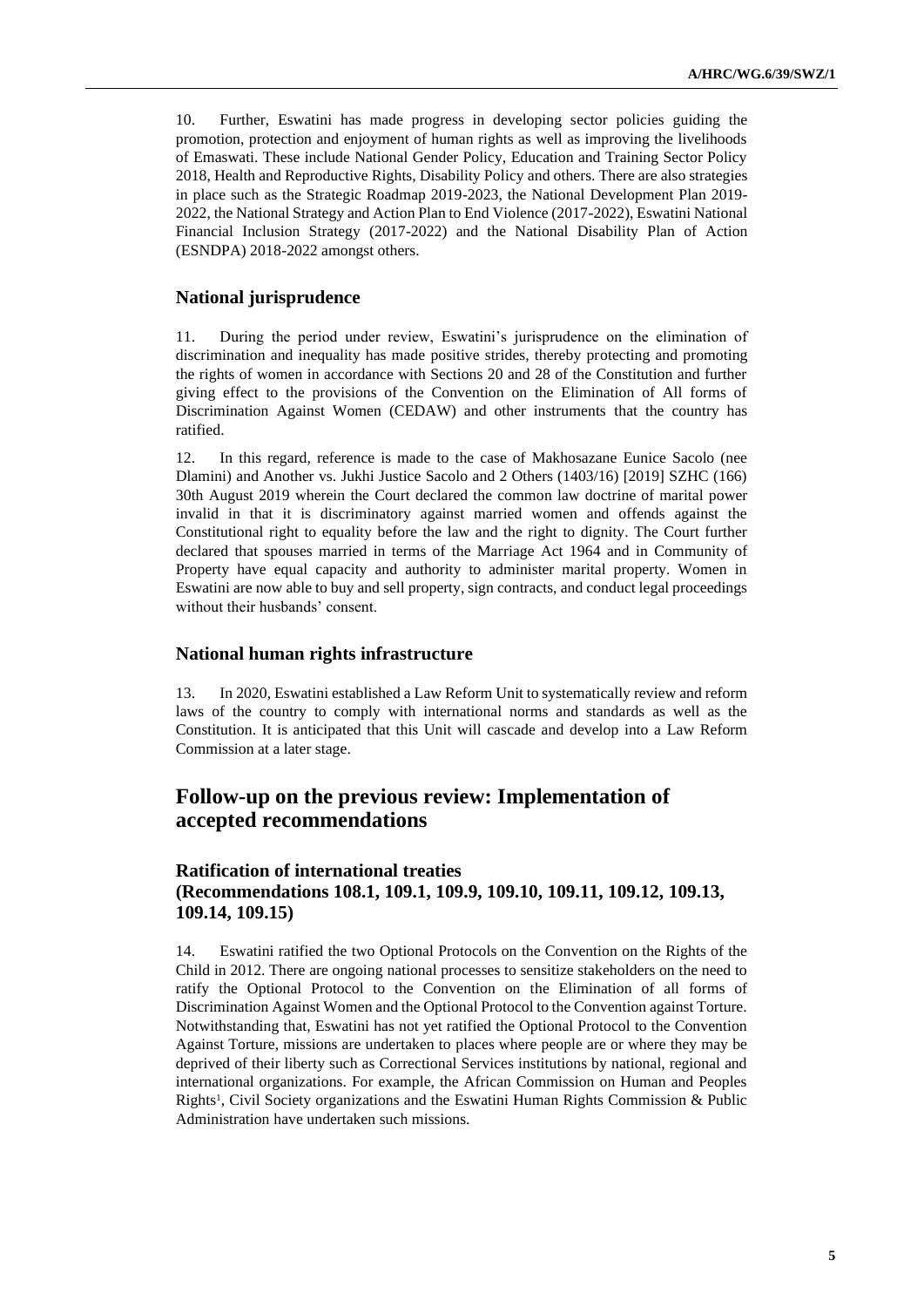### **Reporting under international law (Recommendations 107.15, 107. 17,107.18, 107.19)**

15. In early 2019, Eswatini established the NMRF through a Cabinet resolution. Members of the NMRF were appointed and gazetted under Legal Notice No. 220 of 2020, and comprises of representatives of all the Government Ministries, the Judiciary and Parliament to facilitate treaty implementation and reporting processes.

16. The Chairperson of the NMRF is the Ministry of Justice and Constitutional Affairs, and its Deputies are the Deputy Prime Minister's Office and the Ministry of Foreign Affairs and International Cooperation respectively. The body works with a Secretariat that comprises of twelve members from the Deputy Prime Minister's Office, Ministry of Justice and Ministry of Foreign Affairs and International Cooperation.

17. Through the technical and financial support of the OHCHR-ROSA, United Nations Development Programme (UNDP) and United Nations Fund for Population Activities (UNFPA) several capacity building exercises have been undertaken between the period of 2016 to 2020. These capacity building initiatives have equipped the incumbent NMRF members with knowledge and skills in interacting with the United Nations Treaty Bodies, coordinating report to other human rights mechanisms including the UPR, Reporting Guidelines on specific treaties as well as key capacities and functions of the NMRF.

18. The country acknowledges that there are overdue reports to be submitted to treaty bodies and anticipates that now that the NMRF has been established, the country will be able to prepare and submit the reports timeously, systematically coordinate, engage with CSOs on the implementation of the recommendations issued by the human rights mechanisms.

## **Promotion of human rights (Recommendations 107.4, 107.5, 107.6, 107.7, 107.8, 107.9, 107.12, 107.13, 107.14)**

19. To fully operationalize as well as to strengthen the Commission on Human Rights and Public Administration (CHRPA), Eswatini, through the technical assistance of the Commonwealth, is in the process of coming up with a law, the Human Rights and Public Administration Bill, 2020. This is also in an effort to ensure that the Commission complies with the Paris Principles. Further, there are ongoing consultations with relevant Government Ministries to guarantee the Commission's financial and operational independence.

20. As a means of raising awareness on human rights, the Commission runs a radio program through the National radio. Also, in 2018, through the support of Development partners, a Baseline survey on the status of human rights in Eswatini was conducted and disseminated to stakeholders. There are also continuous trainings conducted at the Police Academy and Correctional Services to ensure that officers are capacitated on human rights related issues. In 2020, the Commission developed a website to ensure dissemination of their reports. [\(www.chrpa.org\)](http://www.chrpa.org/)

21. Due to constraints in human and financial resources, the Commission has not undertaken awareness campaigns in schools, communities and youth forums. Further, these constraints have hindered the development of a strategy and action plan for human rights education and training. However, there are active Civil Society Organizations that undertake human rights campaigns and educational sessions in communities.

22. In respect of strengthening the fight against corruption, the Prevention of Corruption Act  $(POCA)^2$ , is the key legislation establishing and operationalizing the Anti-Corruption Commission (ACC) and further provides its operational independence. However, the allocation of resources remains a challenge, as the funding of the ACC is dependent on the extent of availability of funds in the Government purse. In the assessment of implementation of the legal framework, the country underwent a self-assessment process under the United Nations Convention Against Corruption (UNCAC) for issues relating to criminalization, law enforcement and international cooperation in 2018. Through the assistance of the United Nations Office on Drugs and Crime (UNDOC) gaps were identified in the legal framework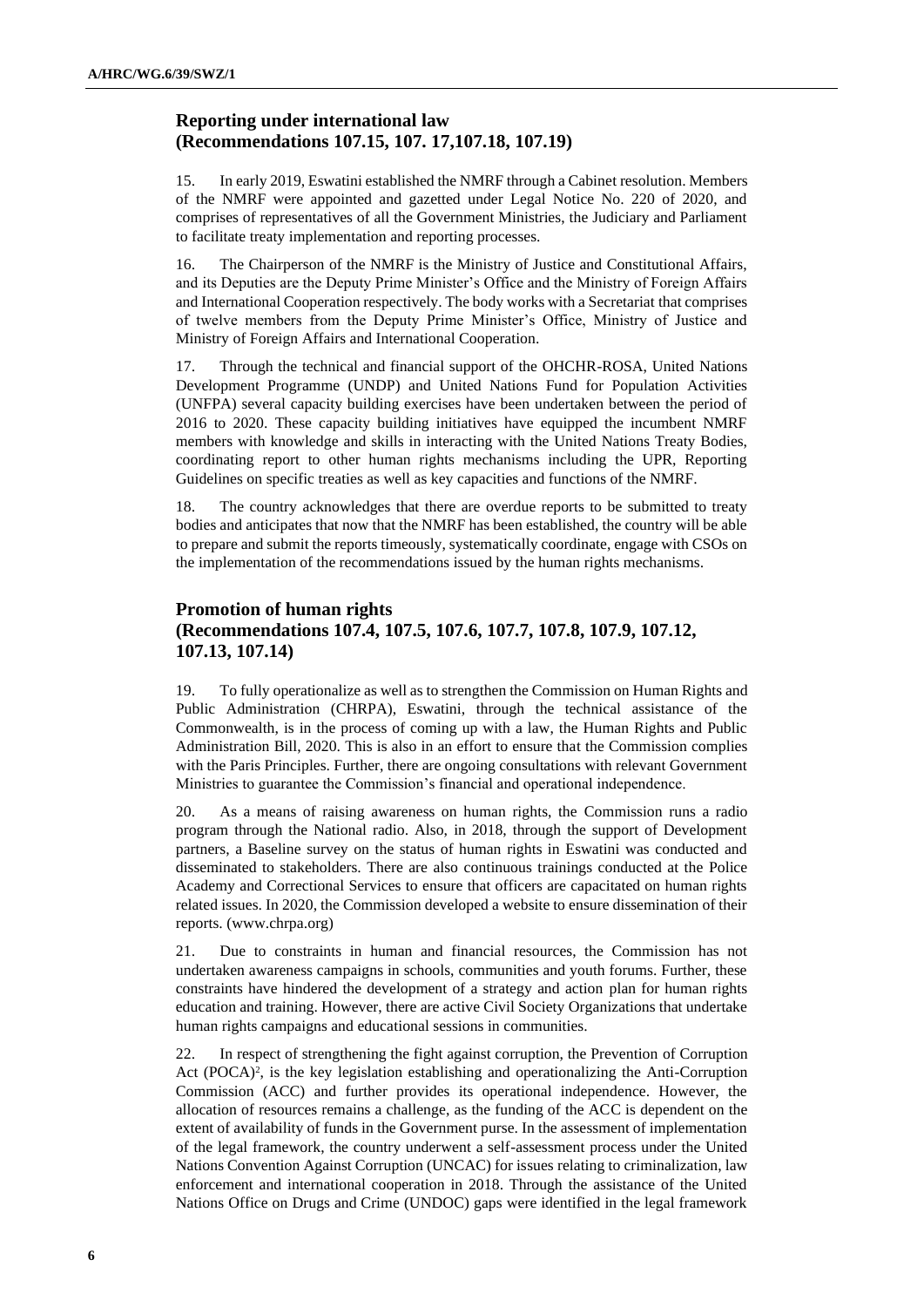and recommendations made to amend the POCA. Other legislations that augment the fight against corruption include the Money Laundering (Prevention)  $Act<sup>3</sup>$  and the Procurement  $Act<sup>4</sup>$ .

23. Further, the enactment of the Witness Protection Act<sup>5</sup> and Prevention of Organised Crime Act<sup>6</sup> seek to strengthen the anti-corruption initiatives. An Inter-Agency Task Team has been established, comprising of the Police, Prosecutors, Financial Intelligence Unit and ACC, to enhance the investigations relating to complex cases. In 2019 Government further established an Asset Forfeiture Unit to manage and deal with ill-gotten properties.

### **National Disaster Management Authority (NDMA) (Recommendations 107.10, 107.11)**

24. The NDMA transitioned to a semi-autonomous entity in 2014 and to-date has regional offices in Siteki, Nhlangano, Piggs Peak and Manzini to ensure that services are brought closer to Emaswati. Through the NDMA, several assessments are carried out to inform the setting of national disaster risk management agenda. These include the Annual Vulnerability Assessment and Analysis reports that documents disaster risks according to all constructs (hazards, vulnerability, exposure, and coping capacity) in economic and social sectors; Capacity Assessment on Disaster Risk on appraisal of legislative, institutional, technical and operational capacity for national systems and sectors to effectively manage disasters and their risks.

25. There are also sectoral technical working groups established to support national response in time of emergencies in health , food security, water sanitation and hygiene as well as protection cluster which covers social protection issues.

26. Eswatini is currently reviewing the Disaster Management Act, 2006 to align it with international standards and to cater for emerging issues, such as COVID-19. It is worth noting however, that Eswatini managed to contain the COVID-19 epidemic through enactment of specific regulations (COVID-19 Regulations, 2020) in line with the Act to allow for proper management, coordination, prevention and control of COVID-19.

#### **Administration of justice and fair trial (Recommendations 107.49, 107.50, 107.51, 107.52, 107.53, 109.60)**

27. The Government of Eswatini adheres to the doctrine of separation of powers. In the exercise of judicial power, the Judiciary is independent in both its judicial and administrative functions, including financial administration. The Legislature and the Executive arms of Government do not interfere with the functions of the Judiciary. Its independence is guaranteed by the Constitution<sup>7</sup> .

28. Since 2016, several judicial officers in the superior and subordinate courts have been appointed on permanent and pensionable basis. To this end, 14 male Magistrates and 10 female Magistrates have been appointed. For superior courts, eight males and four female Judges have been appointed to the High Court and eight male Judges appointed to a permanent Supreme Court Bench. A permanent bench of the Industrial Court of Appeal consisting of four judges, three males and one female has also been established.

29. The appointments of these judicial officers is to guarantee their tenure of office, impartially when deciding matters without any form of improper influence, prejudice, pressure, direct or indirect interferences.

30. Further, to quicken the adjudication of small commercial disputes, regional Small Claims Courts have been established in 2020. These specialised courts are presided over by permanent five female Commissioners.

31. As an effective measure to ensure transparency in allocation of judicial work, an automated case management system is being developed and currently there are stakeholder consultations on the components and functions to be provided by this platform. Further, it is envisaged that the filing of court processes will be done electronically.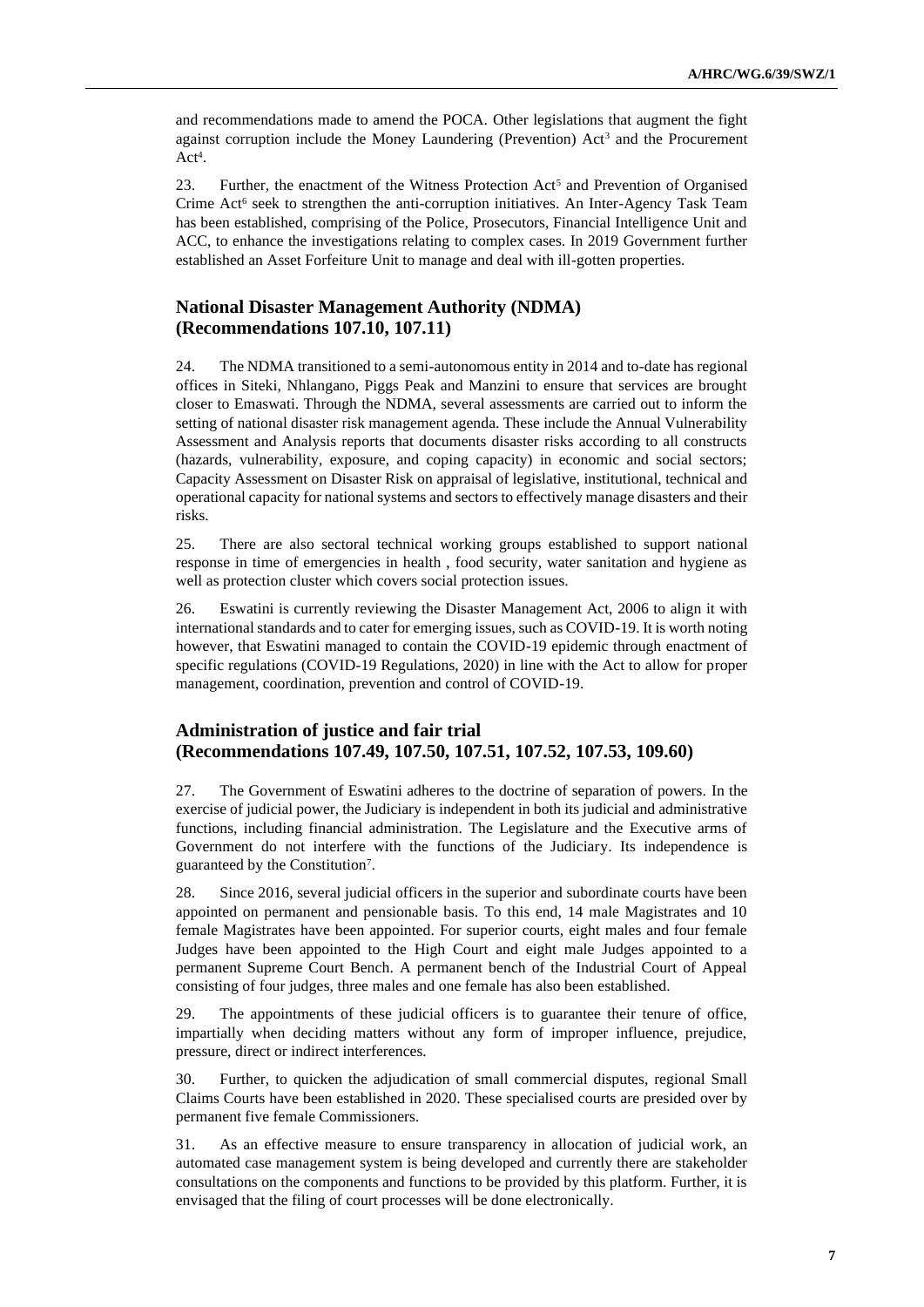32. To intensify access to justice, a Legal Aid Policy and Legal Aid Bill of 2020 have been developed, currently undergoing stakeholder consultation. The Bill seeks to give effect to the right to fair hearing and equal protection of the law, as a Constitutional mandate to indigent members of society. Further, it promotes the principle of equality and nondiscrimination by directing the Legal Aid Board to provide legal aid to all qualifying persons regardless of age, race, gender, and language amongst others.

### **Juvenile justice system (Recommendation 107.54)**

33. The Children Protection and Welfare Act No. 6 of 2012, prescribes the age for criminal responsibility to be 12 and above<sup>8</sup>. However, for sexual offences, the Sexual Offences and Domestic Violence Act<sup>9</sup> places the minimum age for criminal liability at 10 years. For children between the ages of 10 to 14 to be prosecuted, an inquiry must be done by a Magistrate to assess if the child possessed the capacity to appreciate the difference between right and wrong and had the ability to act in accordance with that appreciation. During the inquiry the Magistrate is compelled to hear and consider evidence from experts on the intellectual, emotional, psychological and social development of a child.

34. On conviction, offenders falling within the category of juveniles are segregated from older and more hardened offenders. Further, treatment programmes tailored specifically for the needs of juveniles are administered on them. The rehabilitation programmes include amongst others formal education and juvenile industrial training.

#### **Violence against women, gender equality, women empowerment and non-discrimination**

**(Recommendations 107.21, 107.22, 107.23, 107.24, 107.26, 107.27, 107.29, 107.30, 107.31, 107.33, 107.35, 107.36, 107.37, 107.38, 107.39, 107.40, 107.41, 107.42, 107.43, 107.44, 107.45, 109.52,109.53, 109.54, 109.55, 109.56, 109.57)**

35. The Kingdom of Eswatini has undertaken various approaches and strategies towards ending all forms of discrimination and violence against women and girls. Women and girls are discriminated in many ways often disguised as tradition, customs as well as patriarchal norms and values which society has held on to in the name of indigenous culture (way of life).

36. The Kingdom enacted the Sexual Offences and Domestic Violence (SODV) Act No. 15 of 2018. This Act makes provision concerning sexual offences and domestic violence, prevention and the protection of all persons from harm and acts of domestic violence amongst others. It serves as deterrent to a lot of discrimination, exploitation and mainly violence against women and girls who are considered as the most vulnerable groups of society. Regulations have been recently developed to facilitate holistic implementation of the SODV Act which include the establishment of specific institutions to further enhance the protection of women and children.

37. During the period under review, Government has developed and is implementing a National Strategy and Action Plan to End Violence (2017-2022). This undertaking was in response to the realization of the lack of a multisectoral framework that will guide the prevention and response agenda to violence in the country. This framework has been very instrumental in the programming for prevention, social and behavioural change as well as protection of all vulnerable groups from violence. As such, this has seen the advancement of the Male involvement agenda being formed into a Men Engage Network to engage men and boys on gender equality, prevention of violence and abuse in all settings. There are Non-Governmental Organisations like Kwakha Indvodza (KI), Swatini Action Group against Abuse (SWAGAA) among others that are leading these initiatives to eliminate violence in our societies.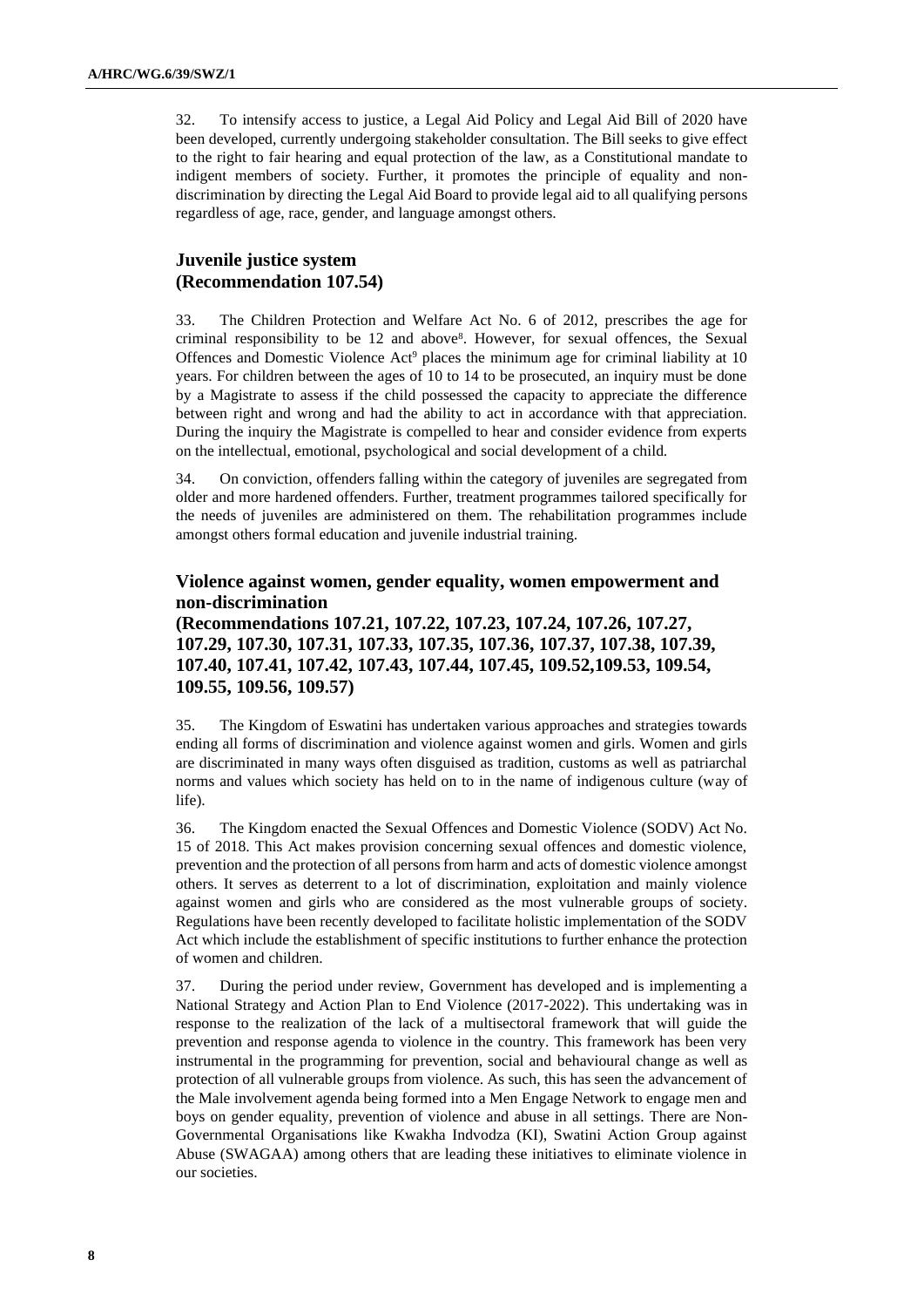38. Eswatini has further developed a National Strategy and Plan of Action on Positive Parenting (2019-2023) currently at advanced stage of endorsement. The plan provides a blueprint and national roadmap towards achieving holistic child development through empowering and supporting parents to discharge their parenting roles. This plan seeks to instil principles that discourage violence and promote positive discipline, to assist eliminate all forms of violence including those appearing as child discipline.

39. The National Gender Policy 2010 has been reviewed to align it with the Beijing declaration and Platform for Action as well as other regional and international frameworks. This policy will guide gender mainstreaming strategies for the next 10 years (2020–2030). However, due to the COVID 19 pandemic disruptions, it is yet to be implemented and integrated into national budgets.

#### **Women empowerment**

40. Eswatini has continued to invest in women driven economic empowerment initiatives, with the leadership from government's strategic roadmap 2019–2023. A case in point is E100 million<sup>10</sup> has been used to establish the Women's Business Hub in Manzini.

41. The Small, Micro and Medium Enterprise (SMME) Policy 2018 and the Eswatini National Financial Inclusion Strategy (2017-2022) have been adopted to contribute to poverty alleviation by enabling alternative channels to serve the poor.

42. The major aim of the Financial Inclusion Strategy is to ensure the "delivery of financial services and products in ways that are available, accessible and affordable to all segments" of the country's populace. The target is to grow adult access from 43% to 75% and reduce the excluded from 27% to 15% by 2022. The target will be achieved by expanding mobile money services (e-money) increasing usage of banks, reducing risks in management of financial services and devising alternative ways of serving the poor. Further, it targets the un-served or underserved in rural areas; women and youth; Micro, Small & Medium Entrepreneurs including in the agriculture sector. The Strategy will facilitate the participation of Women and Youth Entrepreneurs in economic activities, particularly women in the Informal sector who often lack access to credit for business start-ups and growth. Studies<sup>11</sup> reveal that the Informal sector provides employment to 40.2 percent women compared to 25.5 percent men.

43. Further, the country has developed a Citizens Economic Empowerment Bill 2021 to enable equal participation of women and men in economic transformation. The Bill seeks to, among other issues, "promote gender equality in accessing, owning, managing, controlling and exploiting economic resources".

44. The Government of Eswatini has established the Federation of National Associations of women in business in Eastern and Southern Africa (FEMCOM) along with a strategic plan of 2018-2022. FEMCOM is responsible for facilitating economic empowerment of women and youth entrepreneurs. Its mandate is to promote programmes, which integrate women into trade and development activities in various business fields, thus contributing to national development and the promotion of vision 2022.

45. In 2020, the Government launched 50 Million African Women's Speak digital Platform. To contribute to the economic empowerment of women through the provision of a networking platform that will enable women in business to access information and financial services. Specifically, the objective is to establish a platform to improve the ability of women entrepreneurs to network and share information as well as to access information on financial and non-financial services.

#### **Equality and non-discrimination of women**

46. Eswatini is currently using the definition of discrimination in terms of section 20 of the Constitution read together with the reviewed Gender policy which has aligned the definition of discrimination with that in CEDAW. A legislation that will comprehensively domesticate CEDAW is yet to be developed. Further, a pack of family law bills<sup>12</sup> have been developed that seek to domesticate certain parts of CEDAW and are currently undergoing stakeholder consultation processes.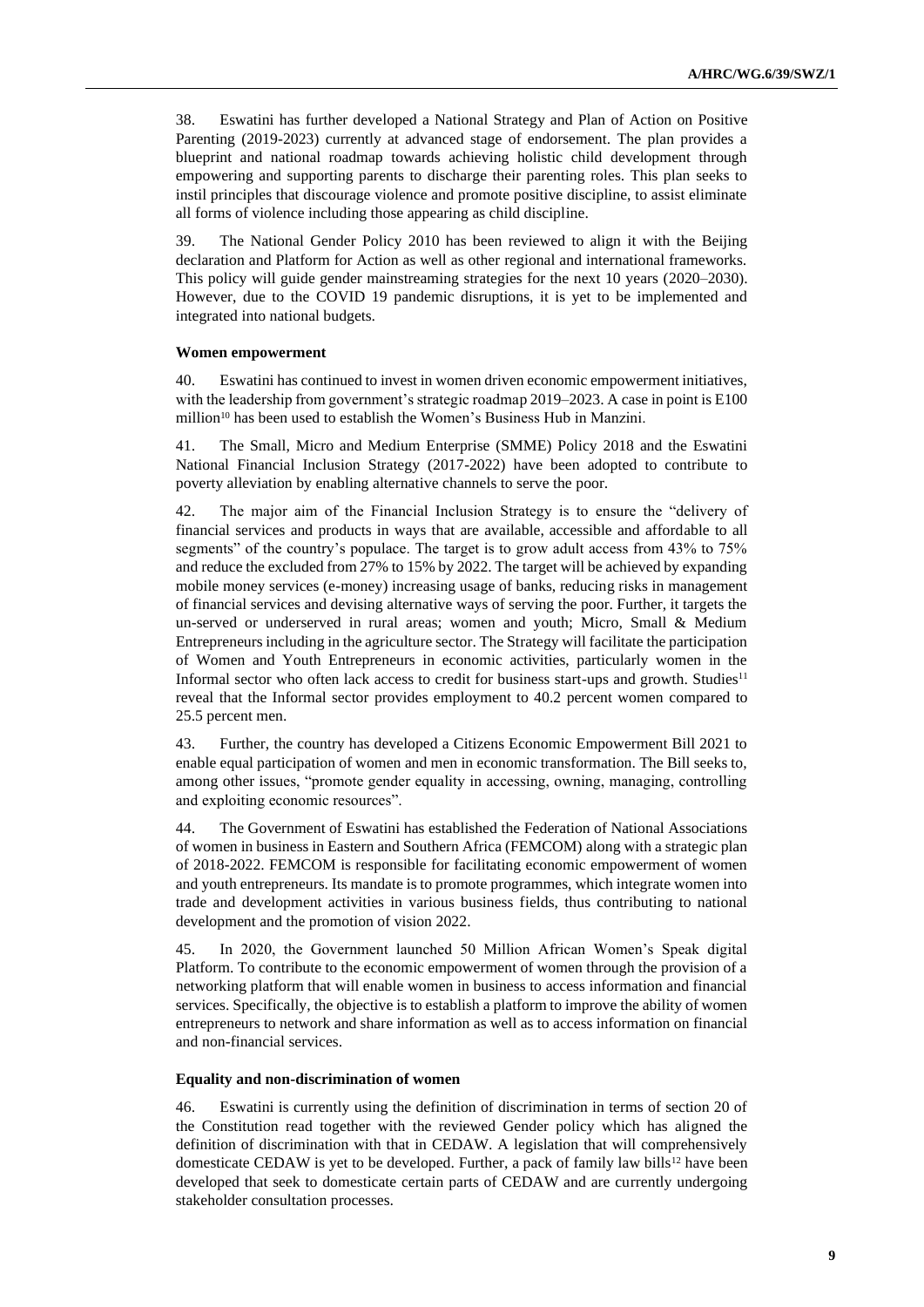47. Section 211(2) of the Constitution of the Kingdom of Eswatini provides that all citizens of Eswatini have access to land regardless of gender. However, post the Constitution, some Chiefdoms followed the traditional system of land allocation. This meant that women only accessed land through males which could either be their husbands, male relative or male child. For some women who were unmarried or widowed, access to land remained a struggle. However, it is worth mentioning that there is now a paradigm shift from the patronage system as most Chiefs are aware of the Constitutional rights of women, thus land is accessible to women without the assistance of a male. Efforts are being made to develop an information management system that will provide statistical data on this development.

48. With regards to representation of women in politics, Eswatini enacted the Election of Women Members into the House of Assembly Act No. 06 of 2018 to ensure that at least 30% of women constitute the House of Assembly, thereby giving effect to section 86 of the Constitution. However, this target has not been met as currently, women legislators constitute 20.38% of the legislators, and 29% at Cabinet.

49. There are still barriers that hinder women's ability to be elected or appointed into decision making positions such as patriarchy, economic disadvantages, social stereotypes, and socio-political perceptions around women's leadership. As a mitigating measure, Eswatini is developing a National Strategy on women's participation in politics and decisionmaking. This strategy seeks to address barriers to women's participation.

50. The Elections and Boundaries Commission conducts Civic Voter education to sensitize members of the public on the electoral process before elections. Further Civil Society Organisations conduct educational vote for women campaigns to ensure women's participation in politics and decision-making structures. Women candidates and nominees are capacitated on leadership and campaigning skills prior to Secondary Elections.

#### **Forced and early marriages**

51. The Constitution protects women and girls from being forced to contract marriages without their consent and being subjected to customs they are opposed to in conscience.<sup>13</sup> Therefore, customary practices of kungenwa<sup>14</sup>, kwendziswa<sup>15</sup> and others are no longer practised against the free and full consent of the intending spouses. At a Customary marriage ceremony, the presence of a Chief's representative plays an important role of witnessing the proceedings of the ceremony including if the woman is a consenting party to the marriage.

52. With regards to the fixed legal age to marry, the country is reviewing the Marriage Act of 1964 which will fix the marriageable age to 18 for both males and females. A draft Marriages Bill is currently undergoing legislative processes.

53. There are on-going community dialogues, sensitisation campaigns, media advocacy on the adherence to laws protecting children, in particular the girl child, against harmful practices that hinder their full development. Where there are suspected reported cases of child marriages, the office of the Deputy Prime Minister attends to the cases and as a result several children have been removed from forced marriages and cases referred to the criminal justice system for investigations and prosecution.

### **Health related rights (Recommendations 107.65, 107.66, 107.67, 107.68, 107.69, 107.70, 107.71, 107.72, 107.73, 107.74, 108.4, 108.5)**

#### **Non-communicable diseases**

54. The Kingdom of Eswatini is committed to expand health care programmes in the country despite the burden of diseases; the combination of long-established infectious diseases, with a rapidly growing new epidemic of chronic Non-Communicable Diseases (NCDs). Risk factors such as raised blood pressure, cholesterol, tobacco use, excess alcohol consumption and obesity, has not spared the population of Eswatini as 90% of adults aged 30 and above are at more risk to develop an NCD.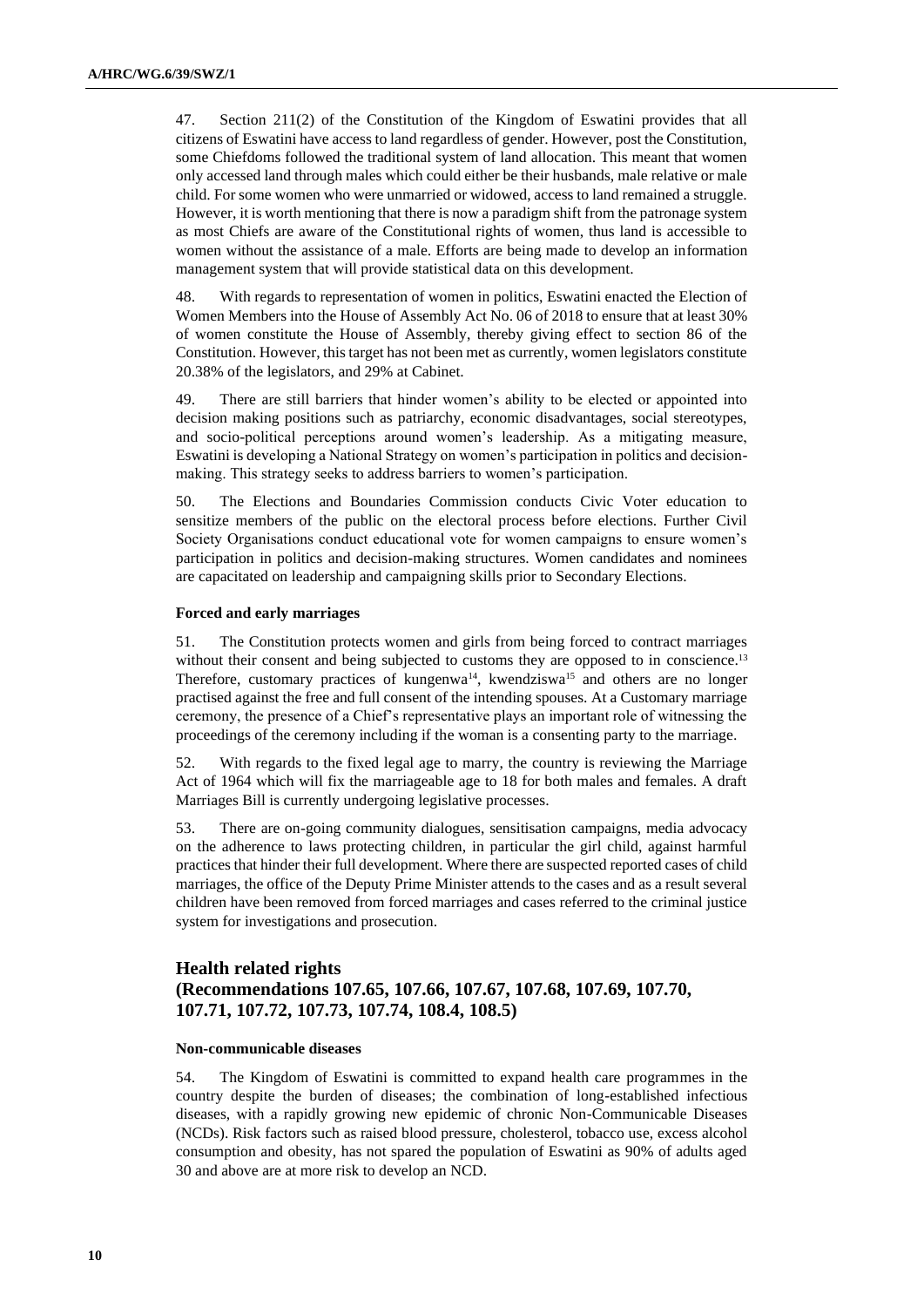55. To step up the fight against NCD, the Ministry of Health (MoH) developed a NCDs Policy in 2016 which defines the country's action plan to minimize the consequences of these diseases. To facilitate the implementation of the NCDs Policy, the MoH further developed the National Strategy for the Prevention and Control of Non-Communicable Diseases 2016- 2020 that describes interventions to be carried out for the prevention and control of NCDs. Following the development of these policy guiding documents the country has made remarkable strides in preventing, further averting the burden of NCDs. These are evident through the availability of prevention and control implementation guidelines, protocols and standards especially for the priority prevalent NCDs and mental health.

56. In 2014 the country piloted NCD services in 10 facilities using the HEARTS package guided by the WHO Package for Primary level facilities (WHO-PEN) and thereafter the facilities increased from 5% in 2016 to 66 % in 2020. Furthermore, NCD medicines have been declassified to enable availability at primary level facilities in line with implementation of clinical guidelines.

57. The country established a cancer registry for systematic and equitable implementation of evidence-based interventions for prevention, early detection, treatment and care through the National Cancer Control Unit. In addition, the Government developed Standard Operational Procedures (SOP), cancer-screening register and job aids for all screenable cancers and secures Specialists to manage complicated cases.

#### **Incidence of tuberculosis**

58. Eswatini has observed a steady downward trend in Tuberculosis (TB) incidence (363/100,000 population) and TB notifications, TB related mortality and TB/HIV coinfection rates. As of December 2020, TB incidence was 363/100,000 from above 1000/100,000 population before 2016. The country notified 2,259 TB cases from 4,190 in 2016, successfully treated 86% of drug susceptible TB (DS-TB) patients from 79% in 2016, and 81% of drug resistant TB (DR-TB) patients from 70% in 2016. Mortality declined from 12% in 2016 to 8% in 2020 for DS-TB patients and from 18% to 11% for DR-TB patients. TB/HIV co-infection rate declined from 70% in 2016 to 64% in 2020 for DS-TB, and from 79 % to 69% for DR-TB patients.

59. Interventions such as intensified TB screening in health care settings and communities, use of rapid molecular TB diagnostic tests, strengthening TB treatment adherence system, scaling up of HIV testing and treatment services in TB settings and commencing TB patients living with HIV on antiretroviral treatment (from 92% in 2016 to 98% in 2020), scaling up of TB preventive services among vulnerable populations such as screening People Living with HIV (PLHIV)for TB and initiating them on TB Preventive treatment (from 1% in 2017 to 65% in 2020) as well as capacity building of healthcare workers have contributed to the observed reductions in TB cases and better treatment outcomes.

#### **Malaria**

60. In terms of malaria control, in 2018 there were 268 indigenous cases of the disease compared to 724 cases in 2017. Progress is due, in part, to the country's hundred percent adherence to national diagnostic and treatment guidelines as well as an improvement in vector control activities, backed by high-level Government support. Eswatini is the first country in the African continent to introduce (in 2019) the Malaria elimination scorecard to enhance tracking, accountability and action towards Malaria elimination and this has been publicly posted to the African Leaders Malaria Alliance scorecard knowledge hub. In line with the legacy agenda of the African Leaders Malaria Alliance, His Excellency Uhuru Kenyatta, in May 2019 the country launched an End Malaria Fund to raise US\$5 million towards malaria elimination.

#### **Prevention and reduction of HIV/AIDS prevalence**

61. Eswatini has made tremendous strides towards epidemic control through a focus on key interventions in testing and treatment, coupled with strong community prevention programming. It is estimated that 95% of all PLHIV know their HIV status due to successful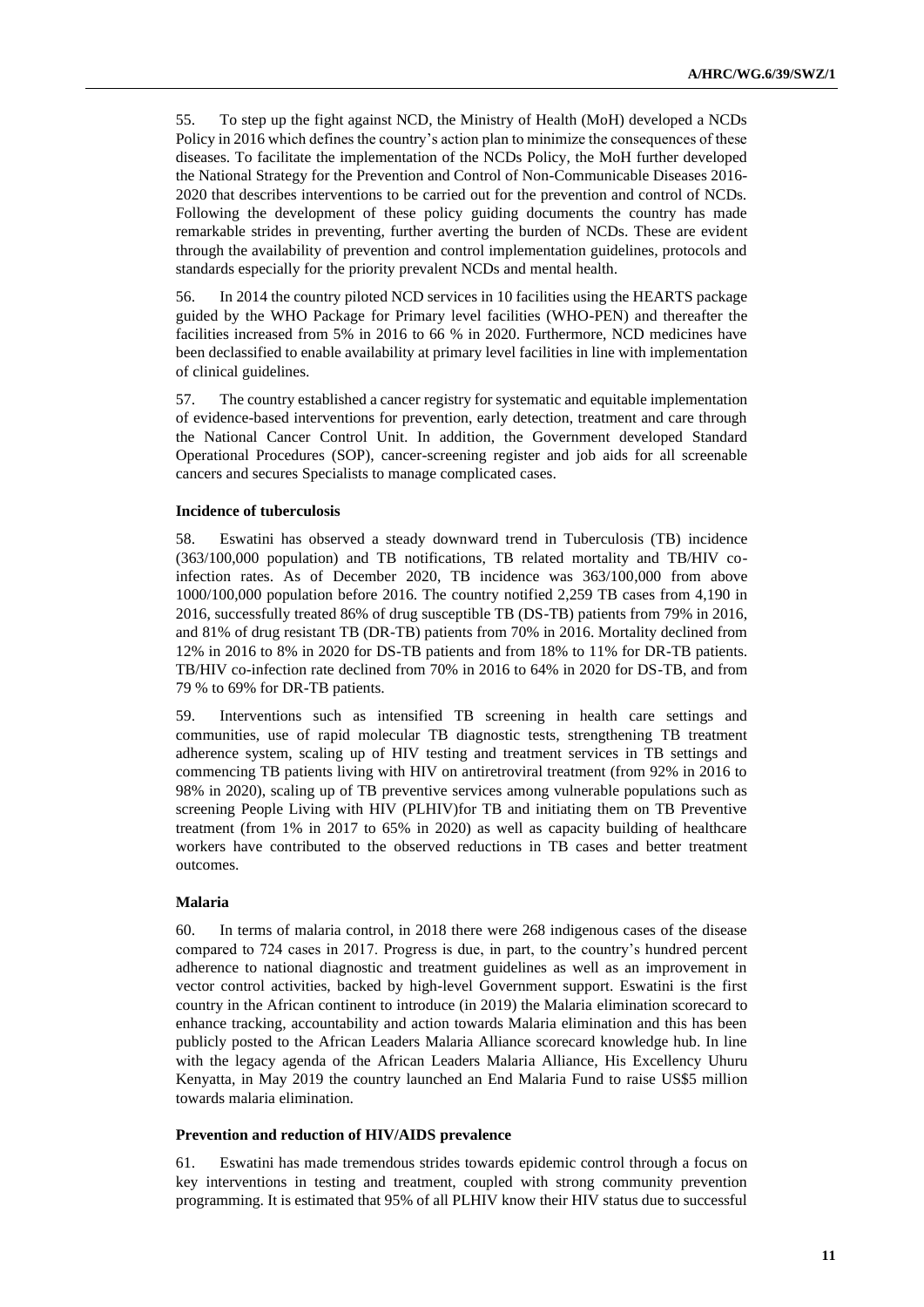case identification and messaging. Early adoption of Test and Start (T&S) programme increased numbers of people on treatment, and strategic interventions to increase access to viral load and to support retention have led to a viral suppression rate of 95% for those who are on ART. According to the 2020 HIV Estimates and Projections Report, new infections have been declining since 2016 from around 8,000 to 4,500 in 2019.

62. The Kingdom of Eswatini had a National Strategic Framework (NSF) from 2014– 2018 which has since been replaced by NSF 2018-2023 to further reduce new HIV Infections. The current NSF 2018-2023 is being implemented and a Mid-term review is ongoing. The country adopted the Test and start for all people-testing positive for HIV, introduced a HIV self-testing programme to encourage people to know their HIV status. Further, community ART groups (CAG) were established which has also reduced AIDS deaths from 2,700 in 2016 to 2,300 in 2020 and the HIV Prevalence has relatively remained around 27% for the past four years<sup>16</sup>.

63. The Prevention of Mother-to-Child Transmission (PMTCT) programming has reduced the mother-to-child transmission (MTCT) to less than 2%<sup>17</sup> at 6-8weeks. The country has developed an Elimination of Mother to child transmission of HIV and Syphilis strategy 2018-2022, Integrated HIV guidelines addendum for the amendment of the HIV guidelines 2019 and an operational plan for eMTCT (2020-2022). The Ministry of Health engages communities to sensitize on PMTCT and community health care workers (RHMs and community mentor mothers) for follow-up and home visits of mother and lactating mothers in the community.

64. The Maternal Mortality Rate stands at  $452/100,000^{18}$  and neonatal mortality is at 20/1000 live births, and Infant mortality is at 57/1000 live births<sup>19</sup>. The MoH has developed guidelines for antenatal care, new-born care and for the management of obstetric emergencies for health care workers. In 2018 MoH conducted a Service Availability and Readiness Assessment (SARA) and Quality care assessment in all health facilities aimed at reducing maternal and infant mortality.

65. In response to the impact of COVID-19 pandemic on continuity of services, the Government has expanded its community service delivery to take HIV testing, prevention and treatment services (including ART drug distribution) to people through outreach programmes that rely on rural health motivators and HIV treatment adherence support initiatives. The effect of all these initiatives helped to maintain uninterrupted regimes and to connect with key and vulnerable populations.

66. In 2019, Eswatini conducted a HIV Related Stigma, Discrimination and Human rights survey. The findings were that out of 1136 respondents, 10% experienced HIV related stigma and discrimination in a form of remarks and verbal harassment. The survey has informed the policy and program improvements to address the findings.

67. In the 2018-2023 National Strategic Framework (NSF), social protection and the reduction of structural vulnerabilities including HIV related stigma, key population groups and discrimination form part of the strategic interventions in the implementation of the HIV response in the Kingdom. Further, Non- Government Organizations organise campaigns during events to sensitize the public on HIV related information.

#### **Access to health services**

68. Eswatini's health facilities provide health services to all citizens regardless of their sexual orientation or gender identity. The number of health facilities has increased to 327 resulting to 85% being within the radius of 8km in the communities and of those facilities at least 52% are youth friendly as reflected in the study by the Ministry of Health of 2017.

69. Mobile clinics referred to as DREAMS on Wheels focusing on Adolescent Girls and Young Women (AGYW) provide comprehensive health services (prevention, treatment, care and support). With regards to Sexual Reproductive Health Rights (SRHR) – several healthcare workers have been trained on the provision of quality Youth friendly services, neonatal care and have been oriented on the developed Antenatal Care Guidelines. These SRHR services are rendered for free in the Government health facilities.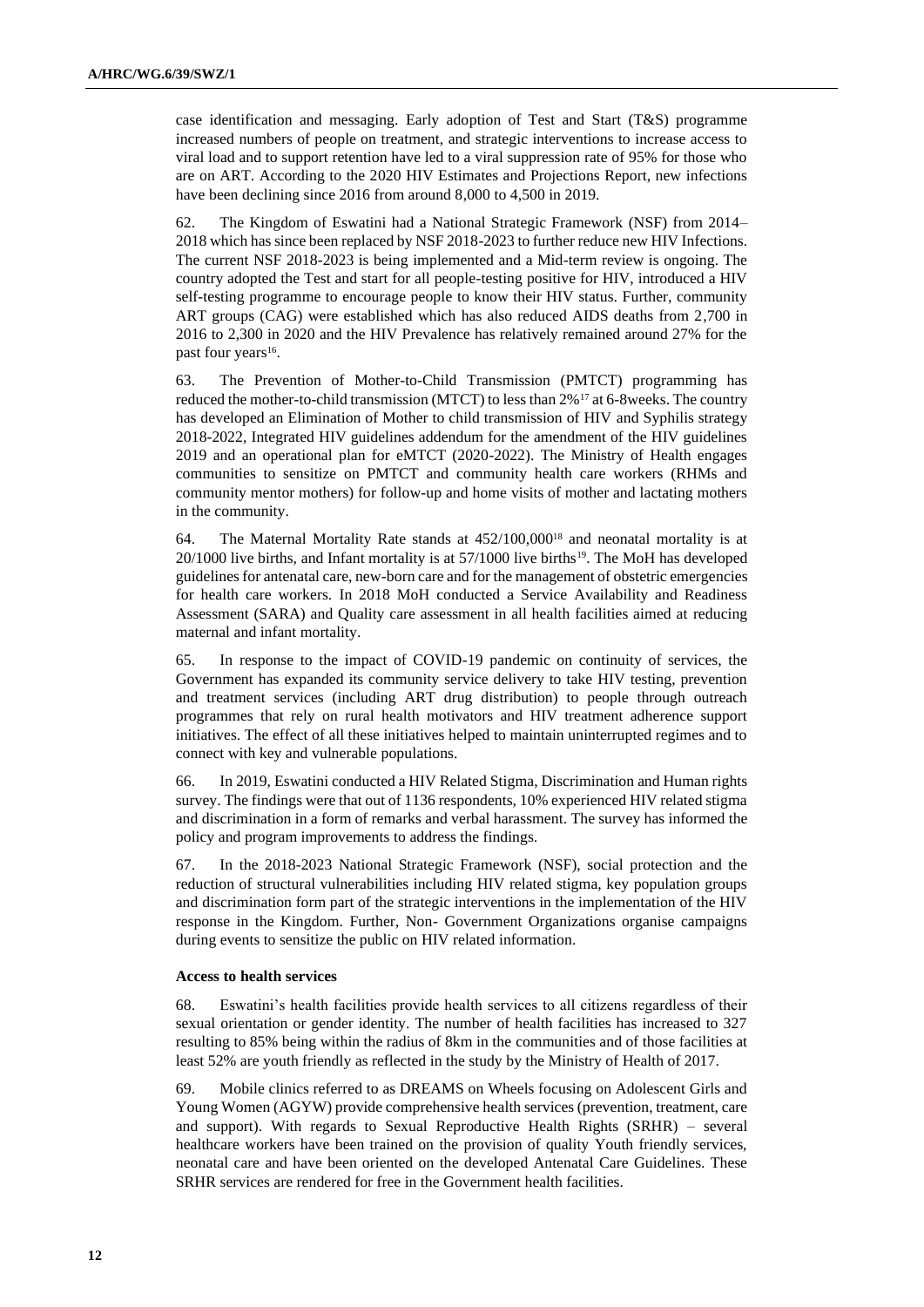70. The Government is currently implementing SRHR – HIV knows No Borders targeting migrants to ensure their access to healthcare services. This programme further targets communities, religious sector, sex workers, AGYW and LGBTIQs.

#### **The HIV/AIDS programmes funding**

71. Eswatini received approximately US \$146,580,000 in Overseas Development Assistance in 2017<sup>20</sup>. The health sector has been the largest beneficiary of external assistance; the HIV/AIDS and tuberculosis (TB) epidemics have received a significant response from global development partners and donors. Despite economic challenges, the Government of the Kingdom of Eswatini domestic expenditure in health has risen from \$133,009,265 expended in 2017/2018 to the budgeted level of \$146,433,314 in 2018/2019. The domestic expenditure on HIV has increased from \$23,807,009 spent for the 2017/2018 financial year to \$25,438,673 in 2018/2019. ARV purchasing expenses alone accounted for nearly \$19,799,308 in expenditure in 2017/2018, and the budget for this increased to over \$21,111,037 for 2018/2019.

### **Right to education (Recommendations 107.75, 107.76, 107.77, 107.78, 107.79, 107.80, 107.81, 107.82, 107.83, 107.84, 107.85, 107.86)**

72. In stepping up efforts towards pursuing the right to education, Eswatini has implemented the following initiatives, amongst others:

- **Policy** The Government developed an Education and Training Sector Policy, 2018 to ensure that all learners including those with special needs and disabilities are able to access inclusive quality education and are able to re-enter their former education and training establishment at an appropriate time and in a conducive and supportive environment, should they leave prematurely due to pregnancy, conflict with the law, or are assigned another suitable education or training establishment.
- **Learners with special needs (LSEN) and disabilities –** There is an ongoing training of teachers on inclusive teaching and learning. The Government also continues to provide specialised materials, equipment and devices for LSEN at all levels of the education sector to ensure access to the curriculum and meaningful participation in teaching and learning.
- **Competency Based Education (CBE)** Eswatini is currently going through curriculum reform, the country is moving from objective-based curriculum to the competency-based curriculum. CBE infuses life personal skills in addition to the cognitive and vocational skills, to empower the learners. CBE has been progressively introduced from 2019 and currently implemented in Grade 3.
- **Life Skills Education** Whilst at the regional level it is known as Comprehensive Sexuality Education, Eswatini has however adopted Life Skill Education for the same concept. This is a curriculum-based process of teaching and learning about cognitive, emotional, physical and social aspects of sexuality. It aims to equip children and young people with knowledge, skills, attitude and values that will empower them to realize their health, well-being, dignity, and develop a respectful social and sexual relationship.
- **ICT infrastructure** The Government has ensured that infrastructure related support extends to rural schools, which includes construction of laboratories in particular for ICT, Science and consumer science. The support for rural schools plays a multifaceted role in ensuring that there is access to quality education and to some degree balancing the provision of education to reduce the rural-urban migration.
- **Orphans and Vulnerable Children (OVC) Grant (Education Grant)** The Government of Eswatini continues to provide OVC Education Grant and is currently developing guidelines to effectively administer it.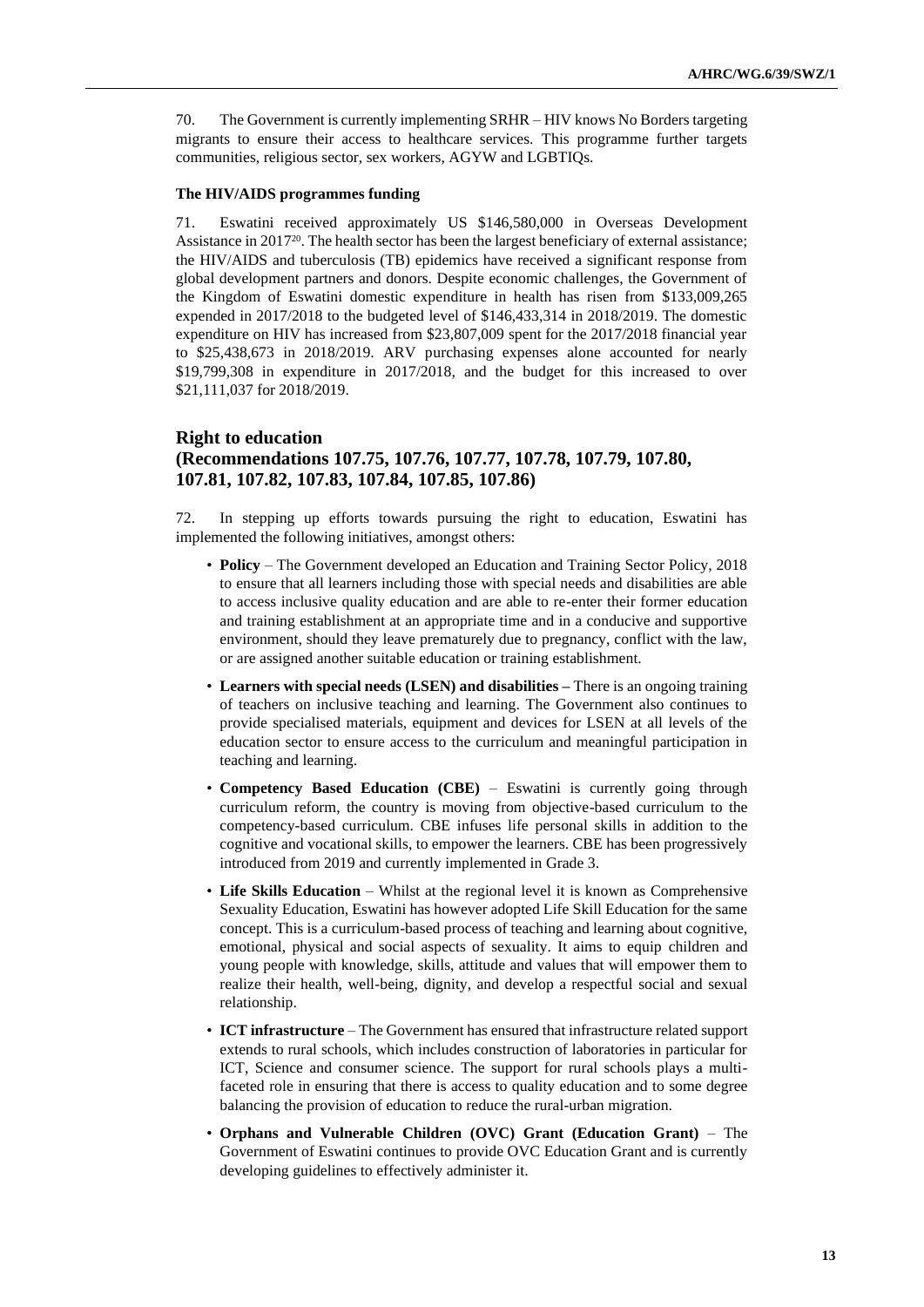- **School Feeding Schemes** There are on-going Feeding Schemes programmes in public schools, providing at least one meal per day, against the desired two meals which, due to the financial constraints the Government is unable to provide.
- **Early and unintended pregnancy campaign** The campaign is a social and behaviour change campaign aimed at reducing teenage pregnancy. It aims to create momentum for change at each level of the social system; hence, an inclusive gathering of different audiences for conversation is the flagship of all the activities. The campaign includes dialogues that will inform the rollout of the prevention of early and unintended pregnancy. The campaign is referred to as; "Let's Talk, Pregnancy at the Right Time". Consultative audiences include: policy makers, high-level influencers, traditional leaders, religious leaders, teachers, parents, adolescent and young people.
- The Government is currently working on developing a learner pregnancy prevention and support policy and guidelines. This is a culmination of the policy pronouncement that no learner should be excluded to education due to pregnancy (National Education and Training Sector Policy 2018). The Government has also partnered with CSOs that are working in supporting pregnant learners to be reintegrated back to the education system.
- **Care and support for teaching and learning framework** This initiative is to remove all barriers to teaching and learning by creating a caring, secure, safe, supportive and inclusive teaching and learning environment. The initiative has been localized to INQABA meaning fortress. The approach is to make every school in the country a safe haven for school communities. It also specifically responds to barriers that Eswatini children face and has brought an overhaul of the whole education system in the country. Also, several other measures for ensuring safe, secure and conducive learning and teaching environment are being developed and implemented.

73. Despite the aforementioned initiatives there are other push out factors that lead to a substantive number of learners dropping out of school. These include hidden costs, teenage pregnancy, and grade repetition amongst others. The current net enrolment is standing at 94%.

74. In an effort to address the increasing number of dropout rates, the Government conducted two studies in 2018; namely the Out of School Study and the Repetition study which have informed the development of a Strategy to address dropout and the repetition rates, which is still in its draft form.

75. According to the study, female learners miss school lessons due to poverty and orphan-hood resulting in lack of sanitary pads. The country does provide the sanitary pads to the female learners only that the coverage for their provision is very low due to the financial constraints that the country is currently facing. Further, the country has removed English language as a passing subject in an effort to reduce the dropout rates.

76. In an effort to improve access to primary education, the Government provides free textbooks, stationery, school furniture and feeding scheme programmes to all public schools to retain children in schools.

77. Further, the introduction of the registration of temporary Personal Identity Number (PIN) for children has improved the school enrolment rate, and the Government is in a process of conducting a nationwide Mop Up Campaign to register all children without birth certificates in the country.

78. For the reopening of schools post the first COVID-19 pandemic lockdown, the Government formulated an action plan- campaign towards the safe re-opening of schools. The objective of the campaign was to guide/regulate schools reopening after the prolonged schools closure to ensure a safe return and reintegration of all learners with emphasis on the reintegration of pregnant learners. The Government partnered with line ministries and supporting partners for the effective implementation of this campaign.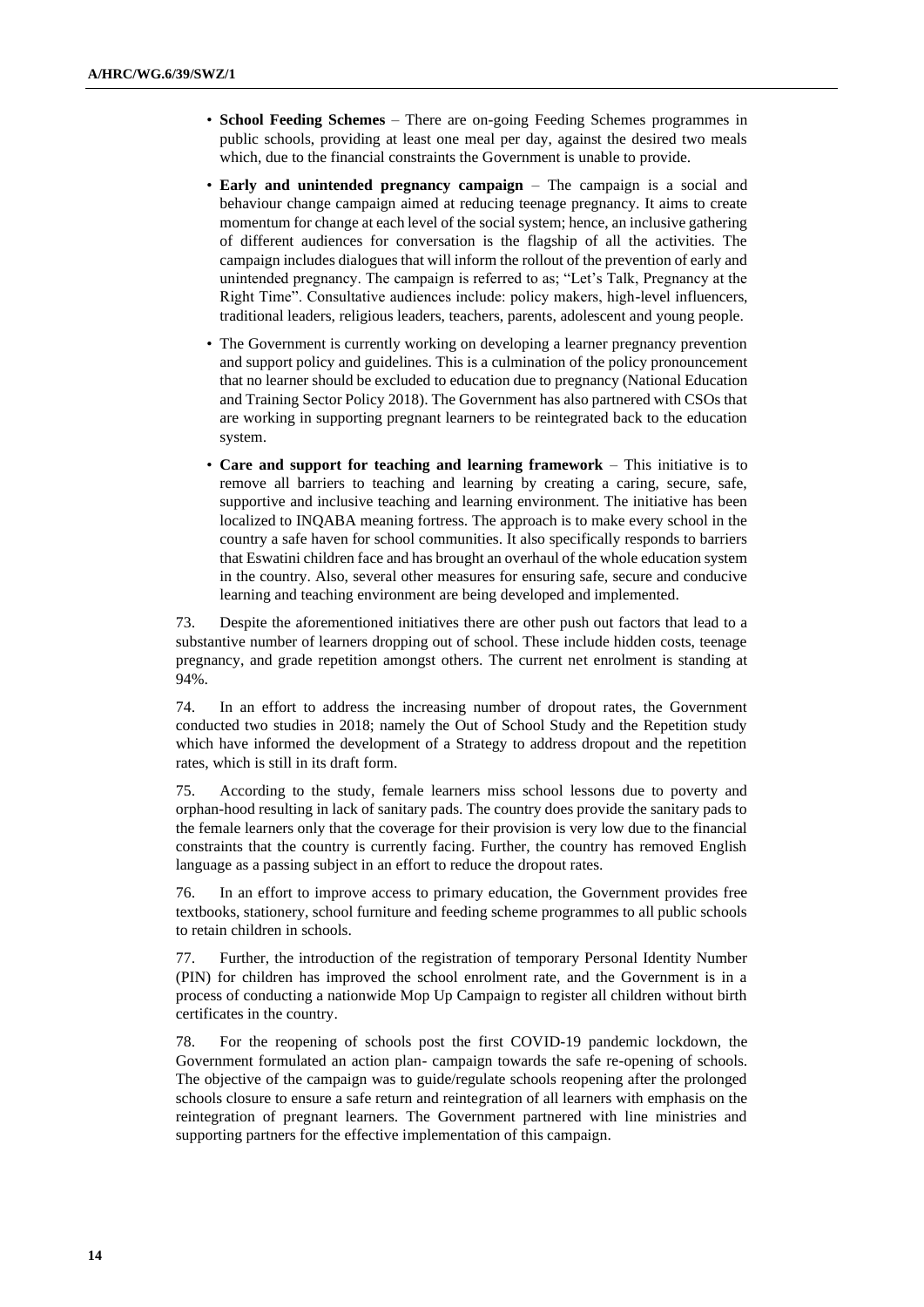### **Rights of persons with disabilities (Recommendations 107.48, 107.87, 107.88, 109.40)**

79. The country established a National Disability Unit under the Deputy Prime Minister's Office to ensure political support to realise the development of all relevant disability legislative frameworks that create an enabling environment to mainstream issues of disability across Government machinery. This includes the development of policies, regulations and proactive strategies that address issues of disabilities.

80. In 2018, Eswatini enacted the Persons with Disabilities Act, 2018 which provides for the protection of the rights and welfare of Persons with Disabilities (PWD). This legislation expressly prohibits discrimination of persons with disabilities in all spheres and provides for equal enjoyment of all human rights and freedoms.

81. To demonstrate the full commitment of Government towards ensuring and protecting the rights and fundamental freedoms of PWD, a Disability Policy 2013 and the National Disability Plan of Action (ESNDPA) 2018-2022 were developed and costed. However, its full implementation has been hindered by the financial constraints. The Disability Policy seeks to improve the socio-economic status of men and women, girls and boys, and to promote inclusiveness in all institutions providing services to PWD in the same manner as they would provide to non PWD.

82. Government adopted an Early Identification and Intervention (EII) strategy for children with disabilities. This strategy is aimed at ensuring children with disabilities are identified early in order to ensure access to required services for optimization of their development and growth. The EII strategy is a screening assessment tool for childhood with disabilities to ensure that children receive the necessary and appropriate support.

83. The Government in collaboration with relevant stakeholders is implementing a number of initiatives to uphold and safeguard the inherent dignity of PWD. These includes amongst others the distribution of assistive devices, medical equipment to various Institutions and Organizations promoting and safeguarding the rights of PWD. There have been training sessions organised for PWD to equip them on entrepreneurship and business planning skills.

84. Eswatini has also implemented the following interventions in an endeavour to promote and fulfil the rights of PWD:

- World Vision Disability Project is a partnership between the Government and World Vision which seeks to promote dialogues on disabilities in the communities, provision of clothing and assertive devices to PWD. This initiative also conducts an art programme to assist young PWD to develop art skills in drawings, painting and music.
- Leave No One Behind Project by Bantwana Initiatives Eswatini and SWAGAA October 2019 to September 2022. The main objective of the project is to ensure safety and prevent violence in families and communities and refugees' camps. The target is 9,000 adolescent girls and young women with disabilities as well as 100 refugees in the Lubombo Region.
- Disability Radio programs (radio slot) conducted once a week by the Federation of Organisations for the Disabled in Swaziland (FODSWA) at the Eswatini Broadcasting Information Services to sensitise and raise awareness on issues affecting PWD and create a platform for PWD community.
- The Government from time to time sensitize religious leaders, traditional leaders and other sectors of society on disability mainstreaming issues. This can be achieved by empowering PWD to exercise their rights and enjoy equal participation in the communities which they live in, without discrimination of any kind based on their disability.
- Advocacy campaigns include Commemoration of International Day of PWD (3rd December), Commemoration of World Deaf Week (last week of September annually) and World Sign Language Day (23rd September) annually; Commemoration of World Albinism Day annually (13<sup>th</sup> June); Training of PWD in Entrepreneurship and Business Planning (9-11<sup>th</sup> November 2019); Schools Autism Competition of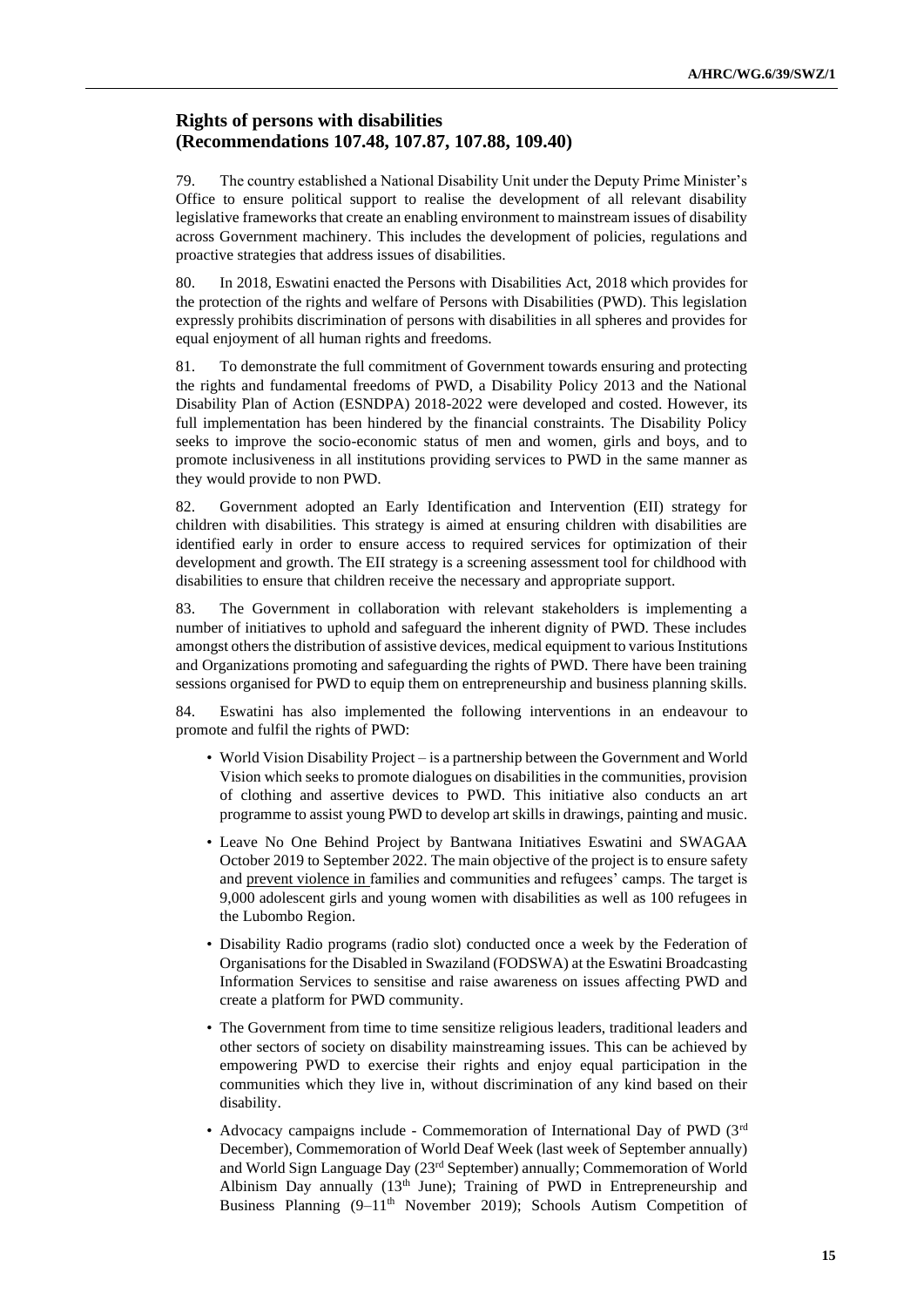Developing a Siswati Name and Promotional Educational Posters on Autism Spectrum Disorders (ASDs);

• In response to the COVID – 19 Pandemic, Eswatini Established the COVID-19 Platform on Disability Response in Eswatini on the 15<sup>th</sup> April, 2020; The Government also declared that a human rights-based approach is to be maintained towards regulating this epidemic, by abiding with the principle of not to leave anyone behind, as prescribed by the United Nation Sustainable Development Goals Agenda 2030.

85. With regards to Persons with Albinism (PWA), Eswatini has designed and is implementing programs to support PWA, which include amongst others community dialogues to change the stereotypical negative thinking and myths about PWA as well as protecting them from harmful practices. The Government provides sunscreen support program through the Ministry of Health's dermatology department and further collaborates with partners for the provision of protective hats, sunglasses and Cryotherapy equipment.

86. During the 2017 Population and Housing census, Government included the profiling of PWA, to inform policy direction and development of practical and relevant programs aimed at supporting PWA.

87. Eswatini is developing an information management system that will keep a register of PWD in the country, currently the system keeps a register for individuals benefiting from the disability grant. This registry classifies the beneficiaries according to codes that describe the types of disability they have. The Government undertakes to continuously upscale the registration of PWD through their community structures.

88. Eswatini prioritises investigation of cases of violence against people with albinism especially girls and women. Through the collaboration between Police, Disability Unit and relevant stakeholders, persons with albinism are placed in places of safety if there are imminent threats to their livelihoods. All Police stations are required to keep a record of persons with albinism living within their territorial jurisdiction to ensure their protection. Where murders or disappearances of PWA occur, task teams are established which collaborate with Interpol to investigate these cases as most of them are transnational.

89. Further, the general principles of criminal and statutory law apply with same effect in cases of harmful practices such as ritual killings, "mercy killings", mutilations, trafficking of organs and body parts, infanticide, or premeditated killing of PWA. During trial the Court considers crimes committed against PWD as aggravated, in particular if there is proof that the victim lived with disabilities.

### **Freedom of expression and peaceful assembly (Recommendations 107.55, 107.56, 107.57, 107.58, 107.59, 107.60, 109.61, 109.62, 109.63, 109.69, 108.6. 108.7)**

90. The country has adopted several legislations to promote the right to freedom of expression, association and peaceful assembly in compliance with the Covenant of Civil and Political Rights (ICCPR) and any other similar international instruments. In this regard, Section 40 of the Industrial Relations Act, No. 1 of 2000 (as amended) which guarantees the right of any Organization registered with the Office of the Commissioner of Labour to embark upon a protest action in pursuit of any socio-economic complaint against the government. This legislation was adopted to domesticate the International Labour Organisation (ILO) Convention No. 87 (Freedom of Association and Protection of the Right to Organize (1948) (ratified by the country on  $26<sup>th</sup>$  April, 1978) as well as the ILO Convention No. 98 (The Right to Organize and Collective Bargaining Convention) (1949) (also ratified by the Country on 26<sup>th</sup> April, 1978).

91. The Industrial Relations Act has been supplemented by the promulgation of the Code of Practice for Industrial and Protest Actions adopted in 2015 which was published through Legal Notice No. 202 of 2015. This Code was drafted under technical assistance received from the ILO. Through this technical assistance, several workshops were held to capacitate numerous key stakeholders on the purposes and spirit of the Code. These capacity building sessions are still on-going. Stakeholders who have already benefitted from these advocacy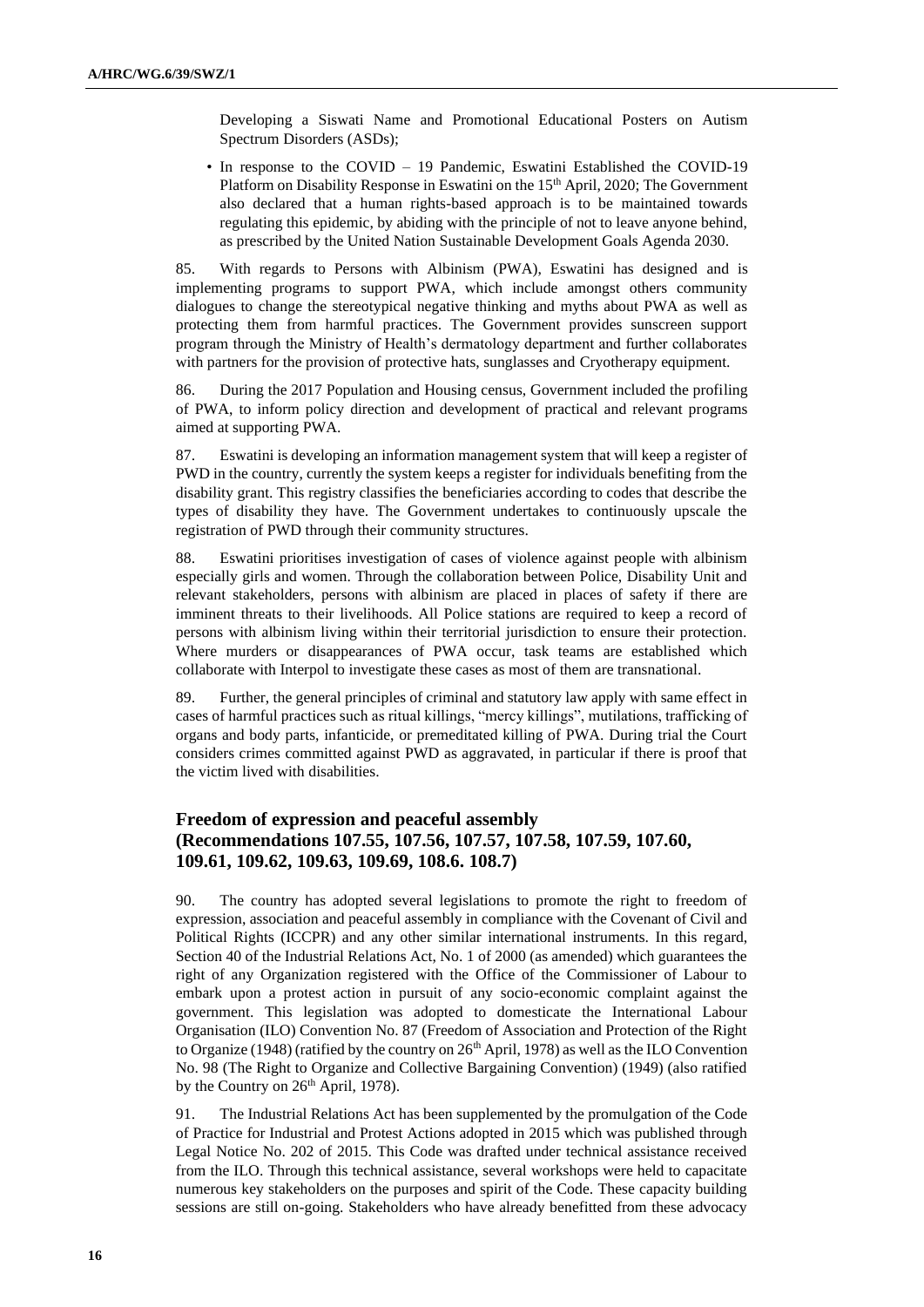workshops include leadership of the labour formations (that is, both workers' and employers' federations in the country), Municipal Councils, Police and Correctional Services Staff, Humanitarian Organizations (Red-Cross), Politicians (that is, Portfolio Committee Members for the House of Assembly and House of Senate), amongst others. Judges and Prosecutors are being considered for inclusion in due course in these capacity building workshops on the Code.

92. The country also enacted the Public Order Act, No. 12 of 2017, which is supplemented by a Code of Practice on Gatherings Notice No. 201 of 2017. The Code of Practice on Gatherings has since been made part of the advocacy workshops in line with the Code of Practice for Industrial and Protest Actions.

93. The Suppression of Terrorism (Amendment) Act No. 11 of 2017, in section 2 narrows down the definition of terrorist act to exclude employee organizations from the definition of the phrase 'terrorist group' which was perceived to hinder the exercise of freedom of expression by workers' organizations. Further the amended Act provides for the judicial review of the Minister's decisions by the High Court.

94. There is a Social Media policy of 2019 whose purpose is to create awareness of some of the opportunities that social media present for the State Party, as well as making Government ministries and staff aware of how to manage the risks associated with the use of these platforms. The guidelines focus on the use of social media within the Government communication environment, in order to improve transparency, participation and interaction with the public.

95. Regarding the non-participation of political parties in elections, Eswatini's system of governance precludes political parties from contesting in elections or appointment to public office however, individual members of political parties are able to contest in their personal capacities. A majority of Emaswati expressed their preference of representation based on individual merit, as opposed to representation through political parties, as per the aspirations of Emaswati in the Constitution and reaffirmed during Sibaya in 2018 before the administration of national elections. The enactment of the Constitution Act No. 01 of 2005 repealed the 1973 Decree.

#### **Conditions of detention centres (Recommendations 107.14 109.47, 109.48)**

96. The Correctional Services Act 2017 aligns with the United Nations Standard Minimum Rules for the Treatment of Prisoners (Mandela Rules). It further strengthens the rehabilitation programmes administered to inmates and introduces measures aimed at improving the conditions of detention of offenders. Offenders are provided with needs-based programs and interventions to facilitate their rehabilitation and enable their social reintegration. Every offender at Correctional Service centres are given an opportunity to enrol for formal basic education, informal education, or vocational education.

97. To ensure adherence to human rights principles, a module on human rights is taught at Police/Correctional Training Colleges. Further, human rights lectures are conducted periodically to all law enforcement officers in their respective workstations. It is therefore a disciplinary offence for Police and Correctional officers to violate human rights.

98. With regards to health care, inmates receive free medical treatment in the Correctional Centres' clinics. These health care facilities are run by qualified nurses under the supervision of medical officers. The medical team renders comprehensive health care services that include amongst others; curative health services, HIV/AIDS management, tuberculosis management and do make referrals to other hospitals and specialists should there be a necessity.

99. Inmates are given three meals a day and penal diets are no longer enforced in observance of the country's commitment to promote, observe, protect and promote human rights. The Correctional Service has permanent officers that are Nutritionists and Environmental Health and Safety Officers who visit all centres at frequent intervals to inspect the conditions of the kitchens and food. Further, these experts equip Correctional Officers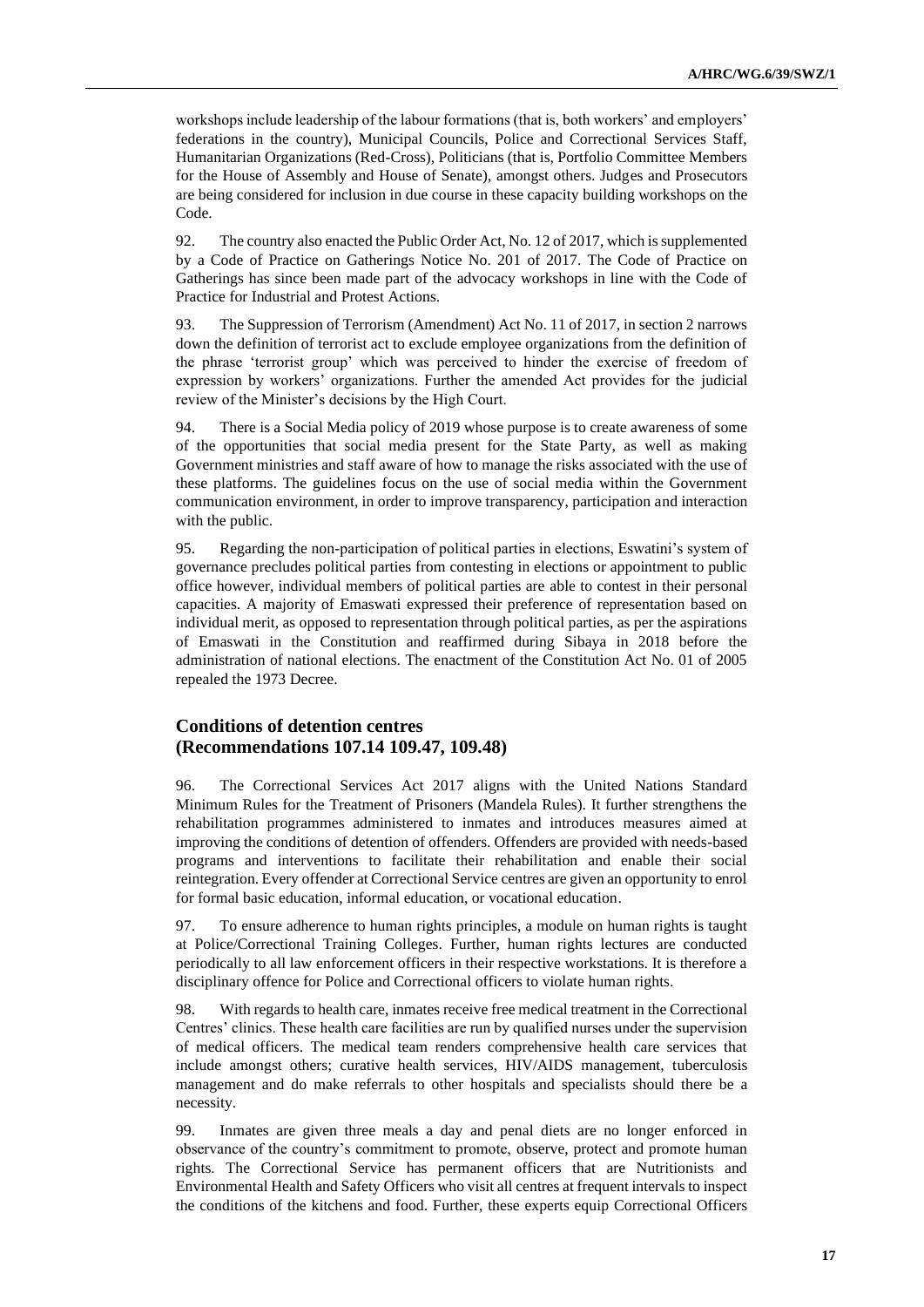and inmates responsible for cooking with skills and knowledge of best practices and acceptable standards of handling food and management of cooking facilities.

100. Overcrowding in prisons remains a huge challenge, as a measure to mitigate this challenge alternative sentencing methods such as community services, curfew orders, Extramural Penal Employment, release of inmates through King's amnesty are explored.

### **Poverty reduction, safe drinking water and sanitation (Recommendations 107.62, 107.63, 107.64)**

101. Eswatini is committed to the implementation of the Sustainable Development Goals Agenda 2030 and African Union Agenda 2063 to reduce the disparities between rural and urban communities.

102. Eswatini has a population of 1,093,238<sup>21</sup> and 58.9% are living below the poverty line<sup>22</sup> which has improved from  $63\%$  in 2010. According to the ESHIES report<sup>23</sup>, poverty is most pronounced in rural areas at 70.2% than urban areas 19.6%, highest in the Lubombo and Shiselweni regions at 71.5% and 67.3% respectively (see Annexure 1).

103. Poverty is one of the main development challenges affecting the Kingdom. To address this challenge, a number of policies and strategies have been developed such as the following:

- Poverty Reduction Strategy and Action Programmes 2005 which was tailor-made to end Poverty by 2015. This strategy's recommendations resulted in the establishment of Poverty Reduction Fund, Regional Development Fund, Youth Enterprise Fund and the social grants for the elderly, PWD, OVCs.
- Strategic Roadmap 2018/9 to 2022/3 which provides for policy direction and range of interventions for economic recovery and inclusive growth.
- The Financial Inclusion Strategy has strengthened access to finance for SMME development.
- The National Strategy for Sustainable Development and Inclusive Growth.
- National Development Plan 2019-2022 which has six outcomes and Outcome 3 Enhanced Social and Human Capital Development, gives direction on how the socioeconomic rights are to be achieved.
- Strategy for Sustainable Development and Inclusive Growth (SSDIG), 2018: A national development strategic framework which was an expansion of the NDS (National Development Strategy) to incorporate sustainable development as per Agenda 2030. This National strategic framework set national targets and priorities for pursuit towards a prosperous Eswatini by 2030. The SSDIG articulates the vision of the country for the year 2022 and beyond and further maps the development path for Eswatini.
- Post COVID 19 Kingdom of Eswatini Economic Recovery Plan 2020; aims at mitigating the impact of the COVID-19 crisis and at saving the economy and livelihoods. The Plan will facilitate creation of opportunities for income generation and wealth creation in priority areas of the economy.
- National Youth Policy 2020; Eswatini recently reviewed her National youth policy of 2010, This National Youth Policy (NYP) builds on the previous NYP through deliberately identifying and facilitating the attainment of positive youth development outcomes. It embraces new thinking on development, specifically youth development, which takes into cognizance the significance of population dynamics and the principles of sustainable development. The vision of this policy is "All young people in Eswatini have the capabilities and platforms as well as opportunities to facilitate their own development and that of their communities".

104. In an endeavour to fight hunger and achieve food security, Eswatini endorsed and domesticated the Sustainable Development Agenda 2030 and further prioritized SDG 2 in an effort to end hunger among its citizens in line with the Global Zero Hunger Challenge. The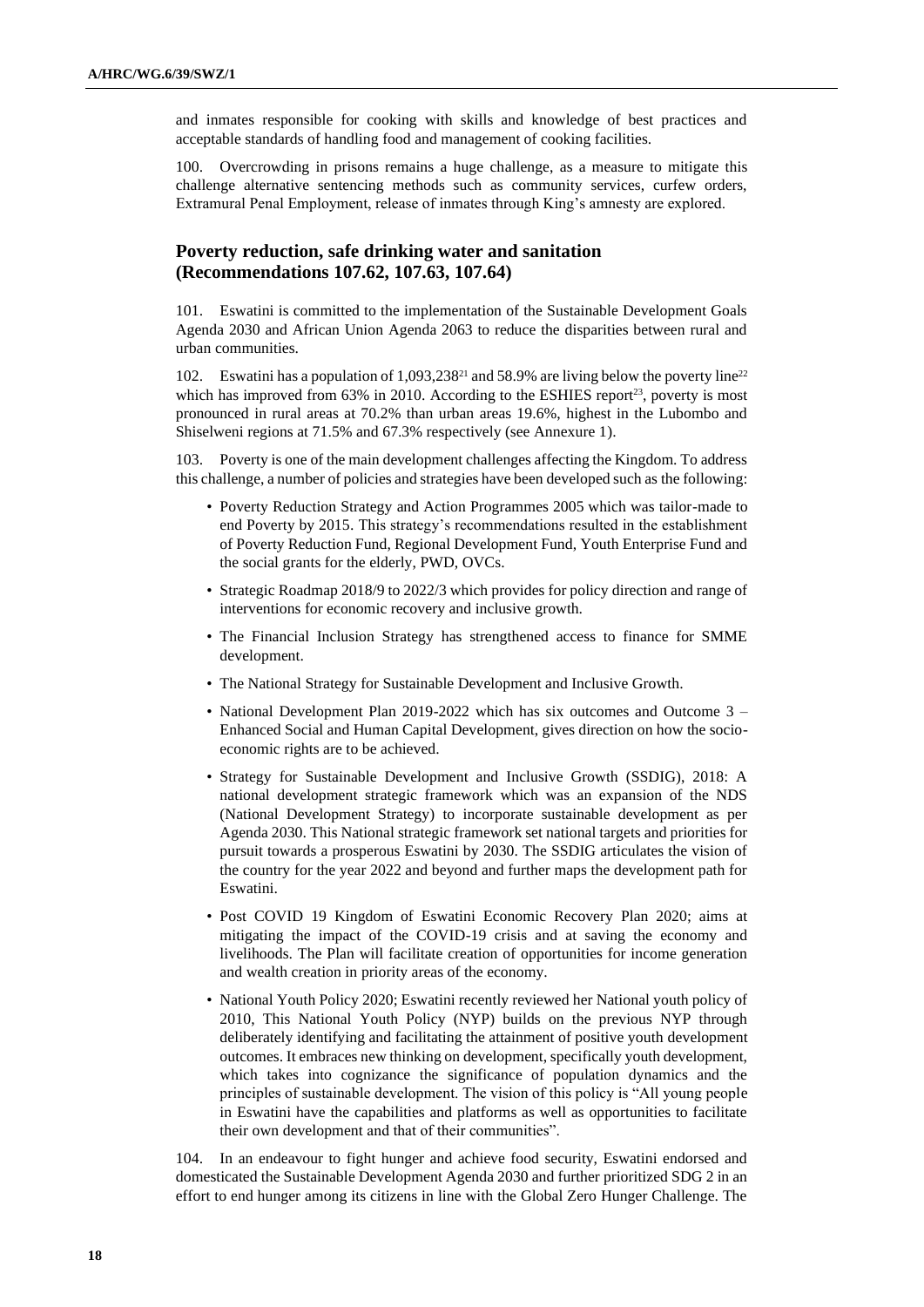country collaborated with key sectors to develop the Eswatini Zero Hunger Strategic Review (EZHSR) 2019 in an effort to inform the implementation of SDGs 1 and 2.

105. The Government in collaboration with Development Partners and NGO's initiated a Subsidy programme to assist small scale farmers with technical expertise, subsidies and grants aimed at improving food security. In 2018, under this programme, approximately 23,000 households received farm inputs (2797 MT NPK fertiliser, 1864 MT lime and 233 MT seeds and technical support for agricultural activities.

106. Under the social protection programmes, the Government has increased budget over the years as indicated in the Table 2 below.

Table 2 Population covered by social protection programme

| Proportion of population covered by social protection floors/systems |               |             |  |  |
|----------------------------------------------------------------------|---------------|-------------|--|--|
| <b>Indicator</b>                                                     | 2016/17       | 2020/21     |  |  |
| number of beneficiaries under the OVC grant                          | 52 632        | 58193       |  |  |
| number of beneficiaries under the elderly grant                      | 94, 851       | 74 955      |  |  |
| number of beneficiaries under the disability grant                   | 4 7 7 9       | 5019        |  |  |
| Government budget allocation for social protection programmes        |               |             |  |  |
|                                                                      | 2016/17       | 2020/21     |  |  |
| Govt. budget allocation $-OVC$ grant $(E)$                           | 108,034,458   | 190,000,000 |  |  |
| Govt. budget allocation $-e$ lderly grant $(E)$                      | 154, 201, 748 | 466,833,454 |  |  |
| Govt. budget allocation $-$ disability grant $(E)$                   | 1,123,920     | 28,708,000  |  |  |

Source: DPMO annual report, GoE estimate books (2017/18–20/2021)

107. Eswatini has increased access to safe drinking water at national level from 72% in 2014 to 82% in 2021. 78% of the rural population now has access to improved water sources compared to 93% for urban areas. The improvement has been achieved through Government's collaboration and assistance from various partners funding projects aimed at amongst others; the management of water resources, build resilience to climate change & disaster risks, water and sanitation. Most of these projects targeted the rural and peri- urban areas.

108. Some of the initiatives Eswatini has implemented with the support of Development Partners to improve potable water supply and sanitation projects, especially in rural areas includes:

- Drilled wells and installed hand pumps at 80 sites in the rural areas of Eswatini, benefitting 15,000 people in the communities;
- The Government Plan of Action for 2021 has an objective to implement 15 potable water projects to benefit 1,500 Emaswati;
- A USD 35 million water access project was implemented in 3 components, within the rural communities of the country. Its objective was to improve access to improved water supply and sanitation, as well as strengthening the national rural water supply provision;
- A USD 45 million Eswatini Water Supply and Sanitation Project was implemented in the Shiselweni region. Its objectives were to improve the management of water resources, build resilience to climate change and disaster risks, and to improve access to sanitation;
- Further launched four different potable water and sanitation projects set to benefit over 118,000 Emaswati in rural and peri – urban areas.

| Project | <i>Beneficiary</i> | <b>Budget</b> |
|---------|--------------------|---------------|
|         |                    |               |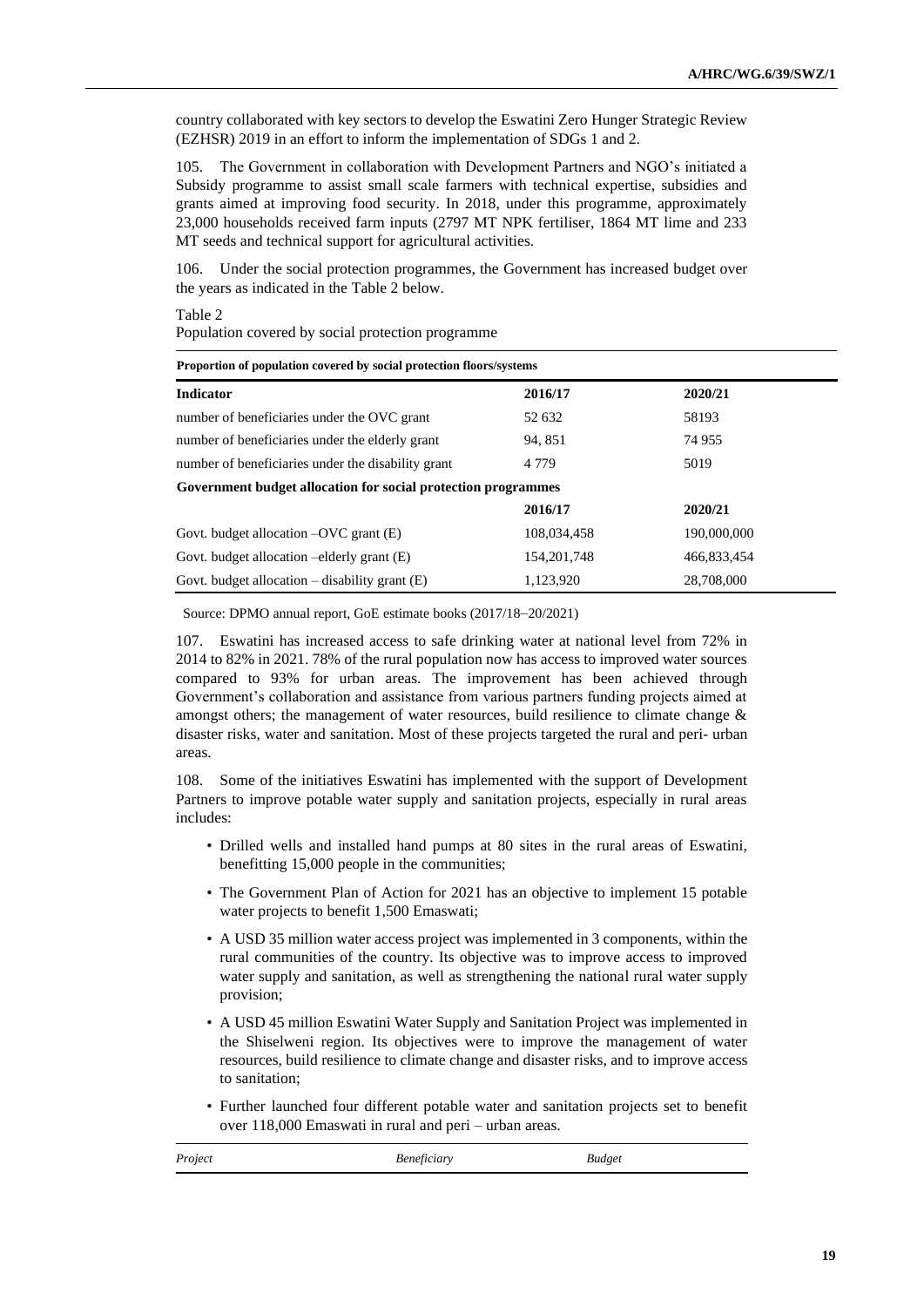| Project                                                                      | <b>Beneficiary</b> | <b>Budget</b>   |
|------------------------------------------------------------------------------|--------------------|-----------------|
| Integrated Water Supply and<br>Sanitation (Manzini Region)                   | 76 000 Emaswati    | SZL 825 million |
| Revival of three water projects<br>for three rural areas (Lubombo<br>region) | 3,969 Emaswati     | SZL 1.3 million |
| Solar water project (Manzini<br>Region)                                      | 33,243 Emaswati    | SZL 27 million  |
| Solar water project                                                          | 4,800 Emaswati     | SZL 8.4 million |

## **Achievements and best practices**

109. Since the last review, Eswatini has continued to formulate and implement policies and programs giving effect to human rights principles with specific focus to gender responsiveness to ultimately improve the lives of Emaswati.

#### **Progress made in the fight against HIV and AIDS**

110. The Kingdom of Eswatini has achieved the 95-95-95 HIV global target set for 2030, which means that 95 % of people living with HIV know their status, 95% of people who know their status are accessing treatment and 95% of people on treatment have suppressed viral load. The success is attributed to the investment in HIV prevention and treatment interventions such as the provision of ART, TB-HIV Coinfection, Voluntary Medical Male Circumcision as well as preventive programmes targeting AGYW amongst others.

111. The Government remains committed to finance HIV response to sustain this achievement and commends the support by the UN and partners including Global Fund, PEPFAR, World Bank and others for providing strategic guidance to the HIV response and ensuring that clear targets are set, shared and consistently monitored.

### **The enactment of the Sexual Offences and Domestic Violence Act, 2018 and the development of regulations for the implementation of the act**

112. This legislation aims to address the high rates of sexual and gender-based violence in the Kingdom. It makes provision concerning sexual offences and domestic violence, prevention and the protection of all persons from harm and acts of domestic violence amongst others. The development of Regulations is to realise the holistic implementation of the SODV Act which include the establishment of specific institutions aimed at providing protection for the most vulnerable groups such as women and children.

## **Challenges to the promotion and protection of human rights**

113. The Kingdom has made progress during the period under review by developing interventions that seek to implement the recommendations issued based on our 2016 UPR report as well as concluding observations issued by various treaty bodies.

114. Despite the progress made, Eswatini continues to experience a number of challenges in the promotion and protection of human rights. Some of the notable challenges include:

• High number of gender-based violence cases disproportionately affecting women and girls; approximately 1 in 3 females having experienced some form of sexual abuse by age of 18 years and 48% of women reporting to have experienced some form of sexual violence in their life time. This is despite the policies and legislation enacted to address this scourge.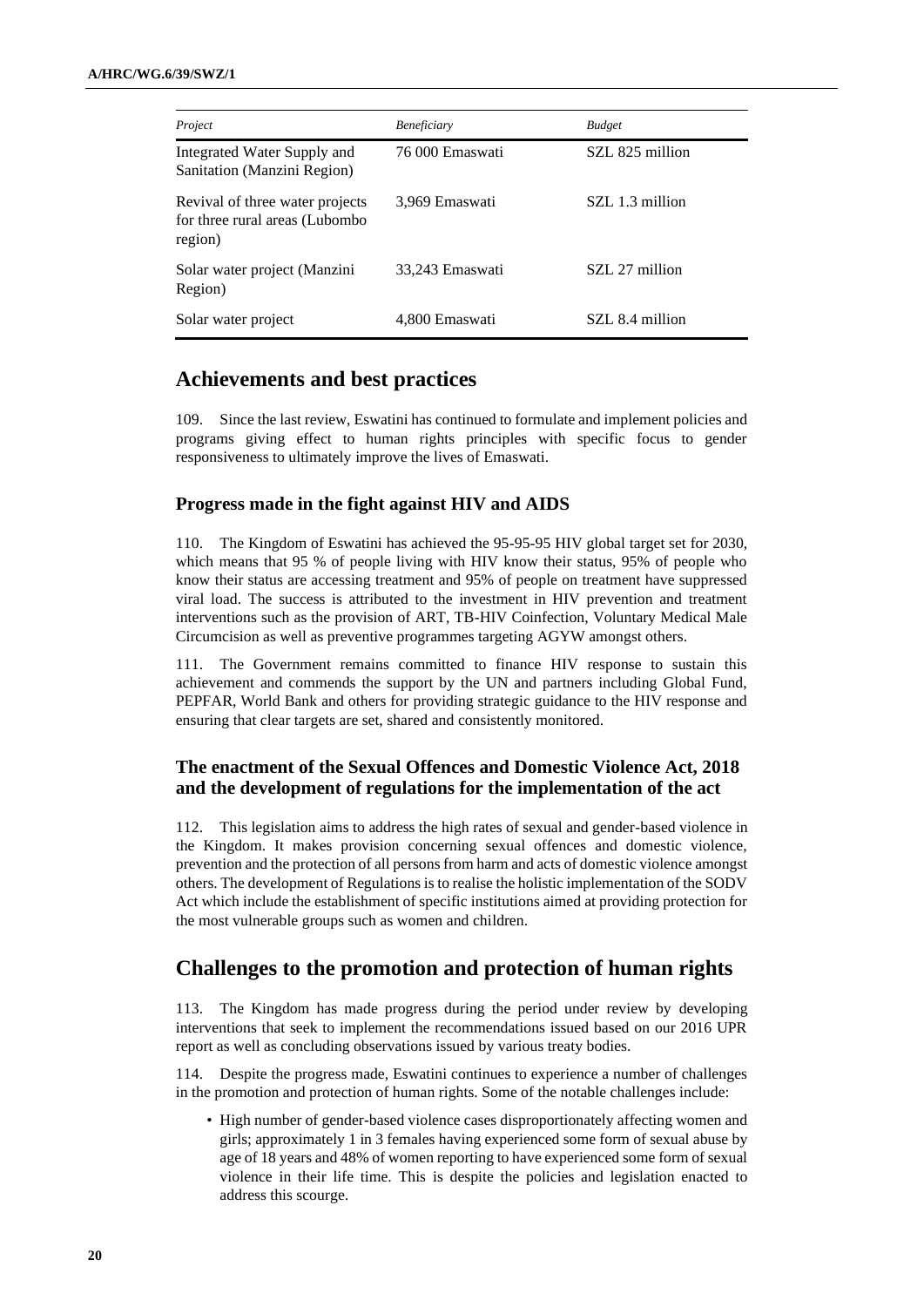- The absence of a specific law against torture and other cruel inhuman treatment and punishment makes it difficult to prosecute cases of this nature.
- Financial constraints which hinders the full implementation of the Persons with Disabilities Act 2018 and the National
- Disability Plan of Action (ESNDPA) 2018-2022 and other initiatives aimed at improving the lives of all Emaswati.
- On education- dropout rates and teenage pregnancy.
- Eswatini continues to explore effective mechanisms to clarify its position on LGBTQ rights despite existing normative and religious barriers. In the meantime, the Government continues to implement the general right to non-discrimination in the promotion and protection of human rights for all persons.
- The economic meltdown due to the prevalence of Covid-19 pandemic which hampers the country's socio-economic progress. Government and the private sector had serious challenges in their business operations as they were forced to either close or operate lesser hours than usual. The relaxed tax collection procedures which were adopted had adverse effect on the national budget. Action Plans and strategies put in place before Covid-19 pandemic to improve health, education, agriculture, tourism and other sectors have to be revisited and reviewed where necessary. As a result a Post COVID – 19 Economy Recovery Plan has been developed.

## **Priorities for the country**

115. The country remains committed to strengthening its policy and legislative frameworks in order to improve the implementation of human rights for all by addressing challenges. The Government will continue to engage key stakeholders, and take note of international best practices emanating from our international relations in order to achieve the 2030 Agenda and drive the universal goal towards respect for human rights.

116. Priorities for Eswatini include ensuring economic development, strengthening of the social sector and promoting environmental sustainability:

**Economic development**: initiatives to improve availability of resources through strengthened tax collection, strengthening of Eswatini Revenue Authority (ERA), promotion of resource mobilization component, public investment, the Micro Small and Medium Enterprises (SMME) sector, creation of enabling environment for the private sector to function, harnessing employment creation opportunities and strengthening of the mining sector.

**Social sector**: strengthening of social protection floors catering for the vulnerable and marginalized groups in the society.

**Environmental sustainability**: initiatives for adaptation to climate change are a priority as it affects many sectors; agriculture (primary and secondary), tourism, environment.

117. On this premise, Eswatini welcomes the technical assistance of the OHCHR and other development partners in addressing these challenges through capacity building.